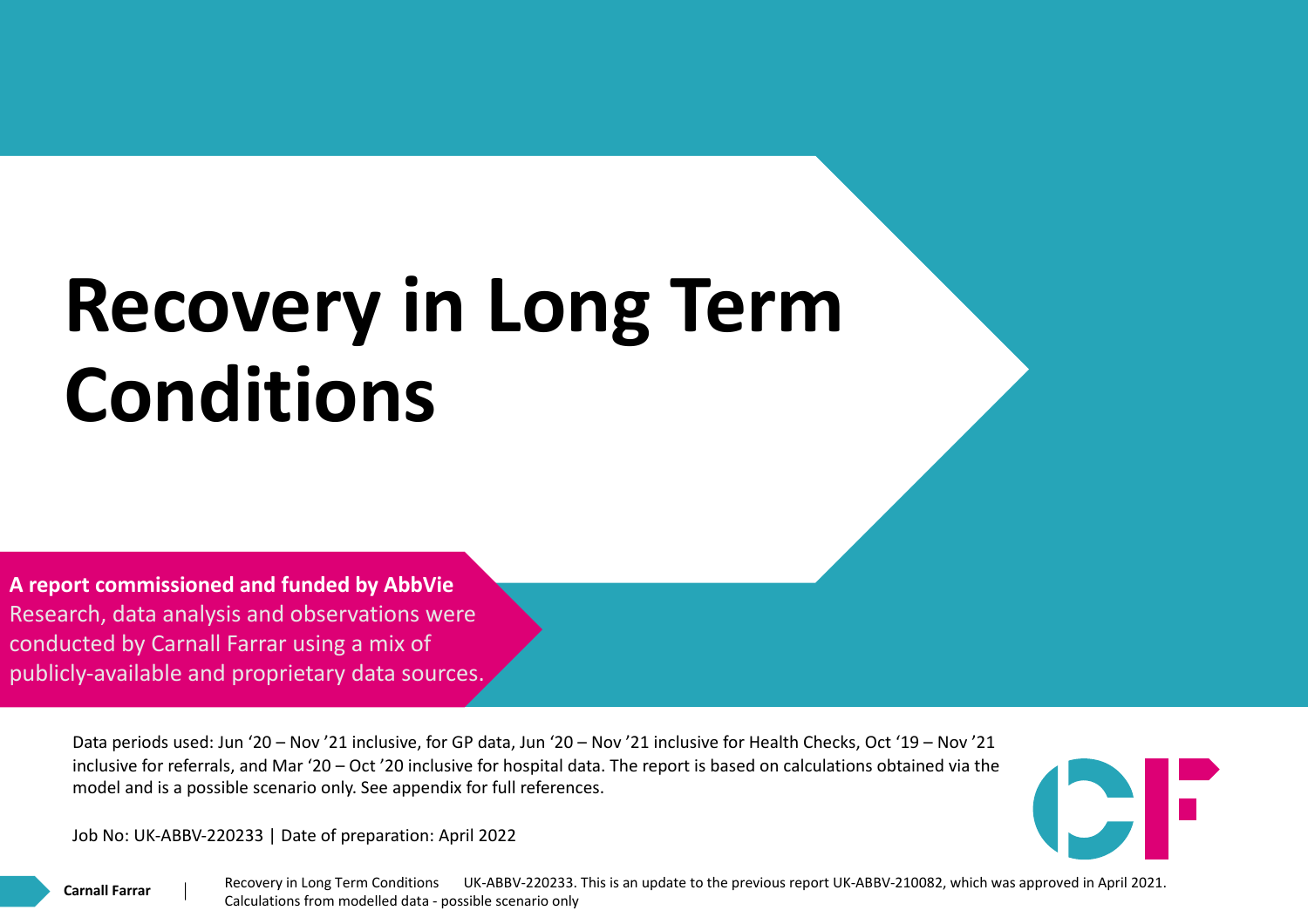## **Glossary of terms**

| <b>Term</b>                                    | <b>Explanation</b>                                                                                                                                                                                                                                                                                                       |
|------------------------------------------------|--------------------------------------------------------------------------------------------------------------------------------------------------------------------------------------------------------------------------------------------------------------------------------------------------------------------------|
| Long term conditions or chronic conditions     | Diseases that persist on an ongoing basis and more than 3 months - they are typically<br>manageable but not curable                                                                                                                                                                                                      |
| Elective care or Planned care                  | This is care that is planned in advance e.g., an operation or a hospital episode to receive<br>planned treatment                                                                                                                                                                                                         |
| Non-elective or Acute care                     | This is care that is not planned in advance e.g., emergencies or flare-ups requiring treatment                                                                                                                                                                                                                           |
| Outpatient attendance                          | Patient attending a planned outpatient clinic                                                                                                                                                                                                                                                                            |
| Hospital admission                             | Patient admitted beyond A&E into a hospital bed                                                                                                                                                                                                                                                                          |
| Inpatient                                      | Patient admitted to a hospital bed                                                                                                                                                                                                                                                                                       |
| Length of stay (LOS)                           | Time, in days, spent in a hospital bed as an inpatient                                                                                                                                                                                                                                                                   |
| 'Missing' or 'Missed' patients or appointments | This is the difference between the activity we would expect to see based on pre-pandemic<br>activity and the activity we actually see in the national data                                                                                                                                                               |
| 'Backlog'                                      | This is the aggregate number of appointments or activity units that were missing over the time<br>period, assuming that some activity will not need to be recovered. It is an indicative number<br>and is not the same as the identifiable waiting list which is more multifactorial and unavailable<br>in national data |
|                                                |                                                                                                                                                                                                                                                                                                                          |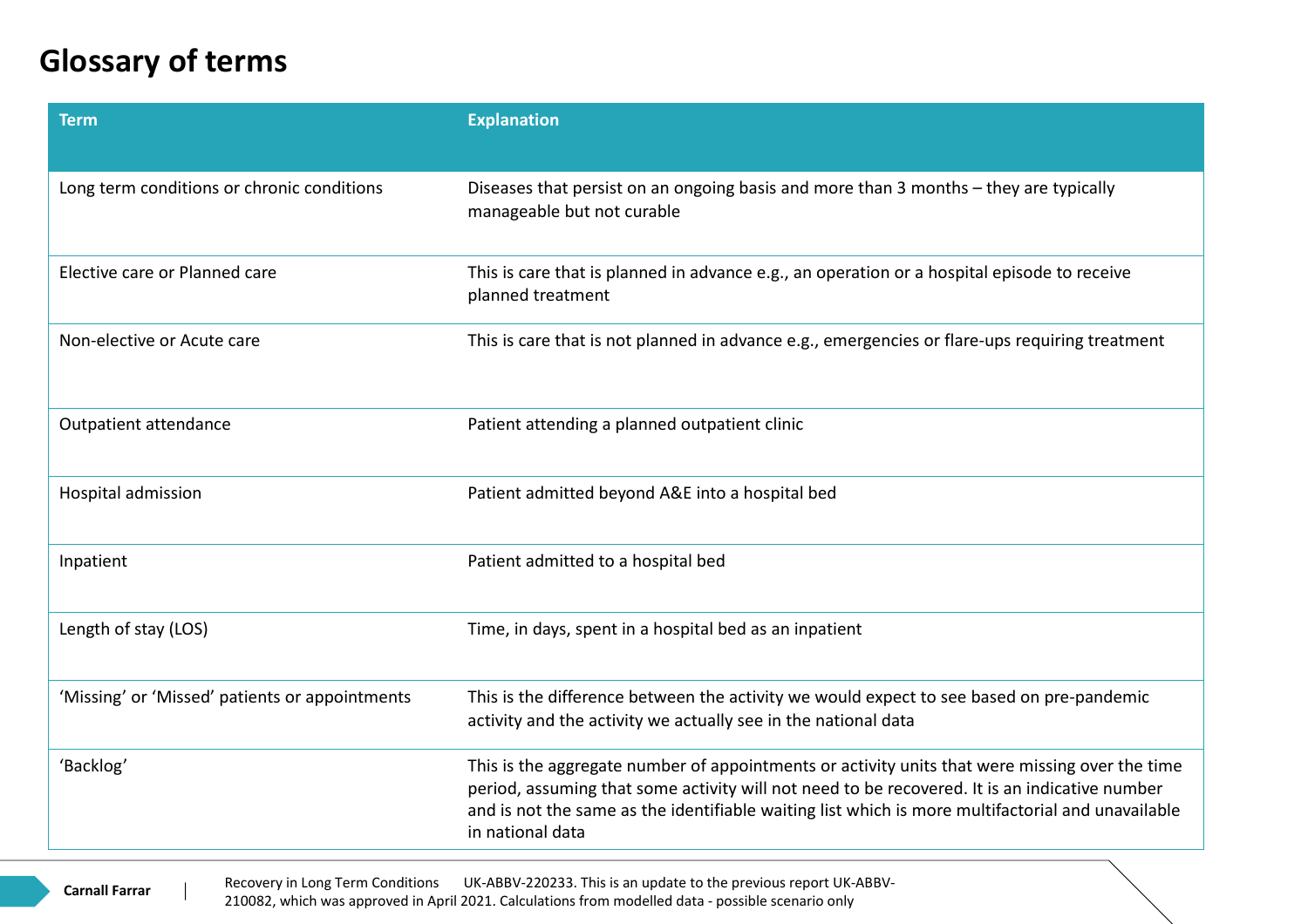## **Executive summary (1/2)**

#### **Activity levels are slowly returning to pre-Covid levels across the health system though this varies significantly**

- Only some months had more **GP attendances** than the pre-Covid average between March 2020 and September 2021, however since October 2021 this has been **consistently risen above average with c.30 million appointments in November 2021**
- **Referrals relative to the pre-Covid period reduced by 26% during the first wave, and still remained 7% lower than pre-Covid in November 2021**. Some specialties such as Diagnostic Endoscopy have seen a slower rate of recovery, whilst others such as **ophthalmology and neurology saw 4-week rolling averages of over 95% of pre-Covid between September and November 2021**
- The first wave of Covid-19 saw a **significant drop in 1st outpatient appointments**, though with large variation across specialties. By **October 2021 some specialties had returned to close to or above pre-Covid levels** whilst others remained significantly reduced. The same pattern is seen for elective hospital admissions
- **Non-elective admissions have fluctuated significantly** throughout the pandemic, though for the diseases of interest this is **likely impacted by relatively small numbers**

#### **However, whilst activity levels are slowly recovering, waiting lists and total missing activity have continued to rise**

- **In the year from March 2020 1st outpatient appointments were c. 30% lower than the year prior to Covid**, suggesting significant missing appointments. This **drop in 1st appointments may suggest missed diagnoses**. The number missing will likely continue to grow in specialties where activity has not yet returned to pre-Covid
- Similarly for inpatient elective activity, **in the year from March 2020 attendances were c. 17% lower than the year prior to Covid**

#### **In all there are several impacts of Covid potentially indicated in these figures**

- Some individuals have not come forward with their symptoms, meaning there are **patients 'missing' from the system**
- **GPs may not be able to identify chronic conditions as accurately over the phone** so some patients have not been referred to secondary care given the rise in telemedicine
- **Services have started to recover but there is still a growing waiting list** into and in secondary care (a lack of elective recovery)
- **Patients have lost multi-specialty care** (for connected comorbidities) where they need it
- **Symptom and progression control (secondary and tertiary prevention) has been insufficient**, meaning patients have had more exacerbations, or disease progression

**Carnall Farrar**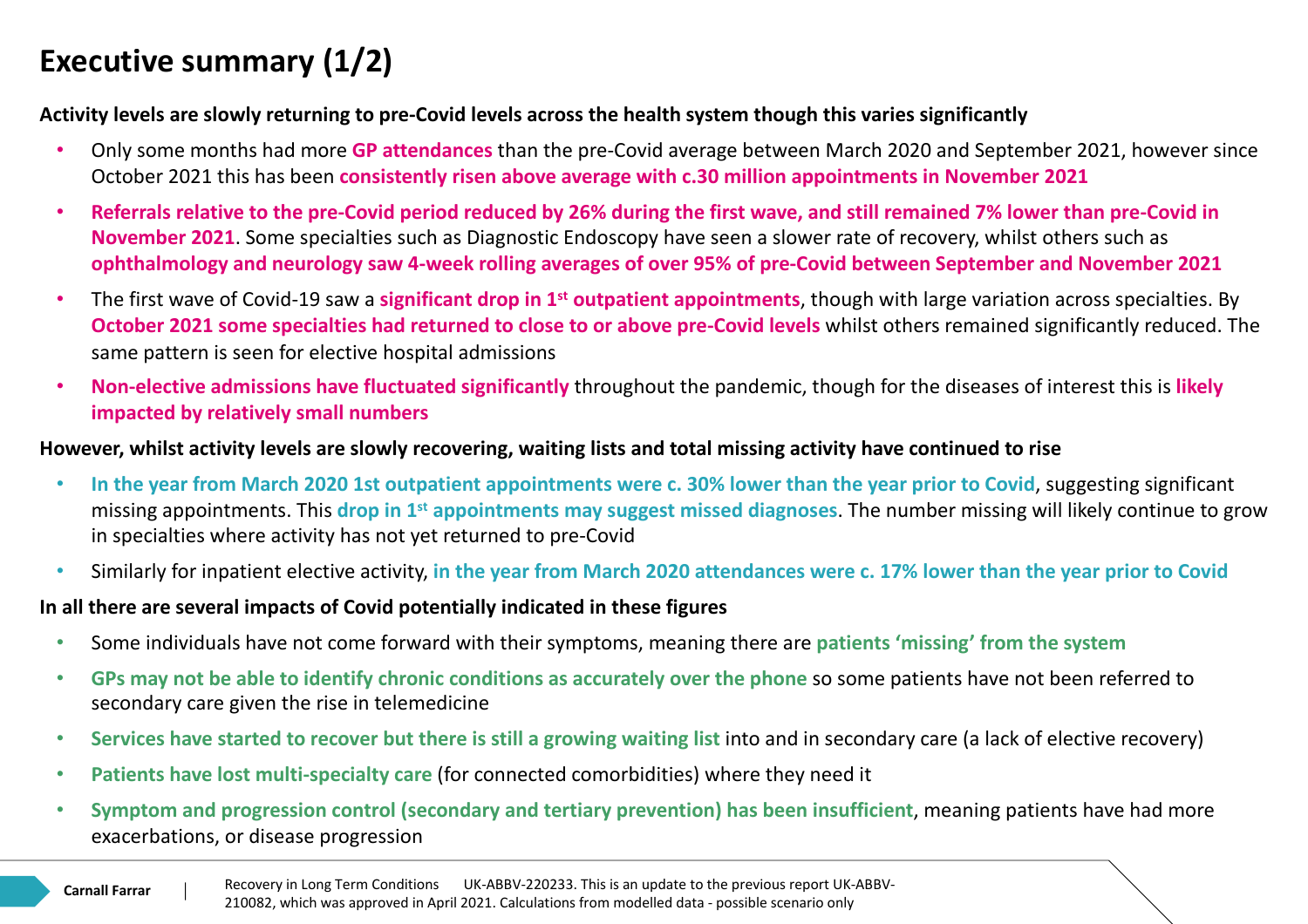## **Executive summary (2/2)**

- Considering the continued delays for diagnosis and treatment of long-term conditions, the system needs to think differently about what it is doing. At a system level, there are two competing problems for the NHS emerging from COVID; a **lack of capacity in hospital care and Unserved demand in primary care**
- **In considering these problems it is important to remember that the impacts aren't equally felt,** and are greater in groups such as older patients, individuals living in more deprived areas and those of ethnic minorities
- While both problems are important to solve, **it is critical to create additional capacity in secondary care as a priority to enable both problems to be solved effectively**

#### **Addressing the lack of capacity in hospital care**

- If the 75% of CCGs with highest nonelective admissions rates (in the year prior to Covid) reduced their rates in line with the 25<sup>th</sup> percentile for each condition, **nonelective admissions could be reduced by 29%** overall
- If the highest 75% of CCGs reduced LOS (in the year prior to Covid) in line with the 25th percentile for these conditions, **Bed days could be reduced by 83,796 (24%)**, freeing capacity for recovery
- The combination of reducing non-elective admissions and reducing length of stay could **save 124,000 bed days per year**
- **Increasing capacity would impact on the backlogs,** for example moving from a 10% increase in capacity to 15% cuts backlog by 40% in both outpatients and elective admissions
- However, some conditions face **multi-year backlogs even with 15% capacity increase**

#### **Addressing unserved demand in primary care**

- **If recovery of attendances were in line with the top quartile, 620,000 extra attendances would be taking place per month, a 3% increase**
- If referrals were to increase by 3% above average levels from April September 2021, **referrals to the listed specialties would rise by 55,500 overall per month**
- Whilst potentially meeting some of the unserved demand in primary care, referrals for new conditions would drive an increase in the backlog for new outpatient attendances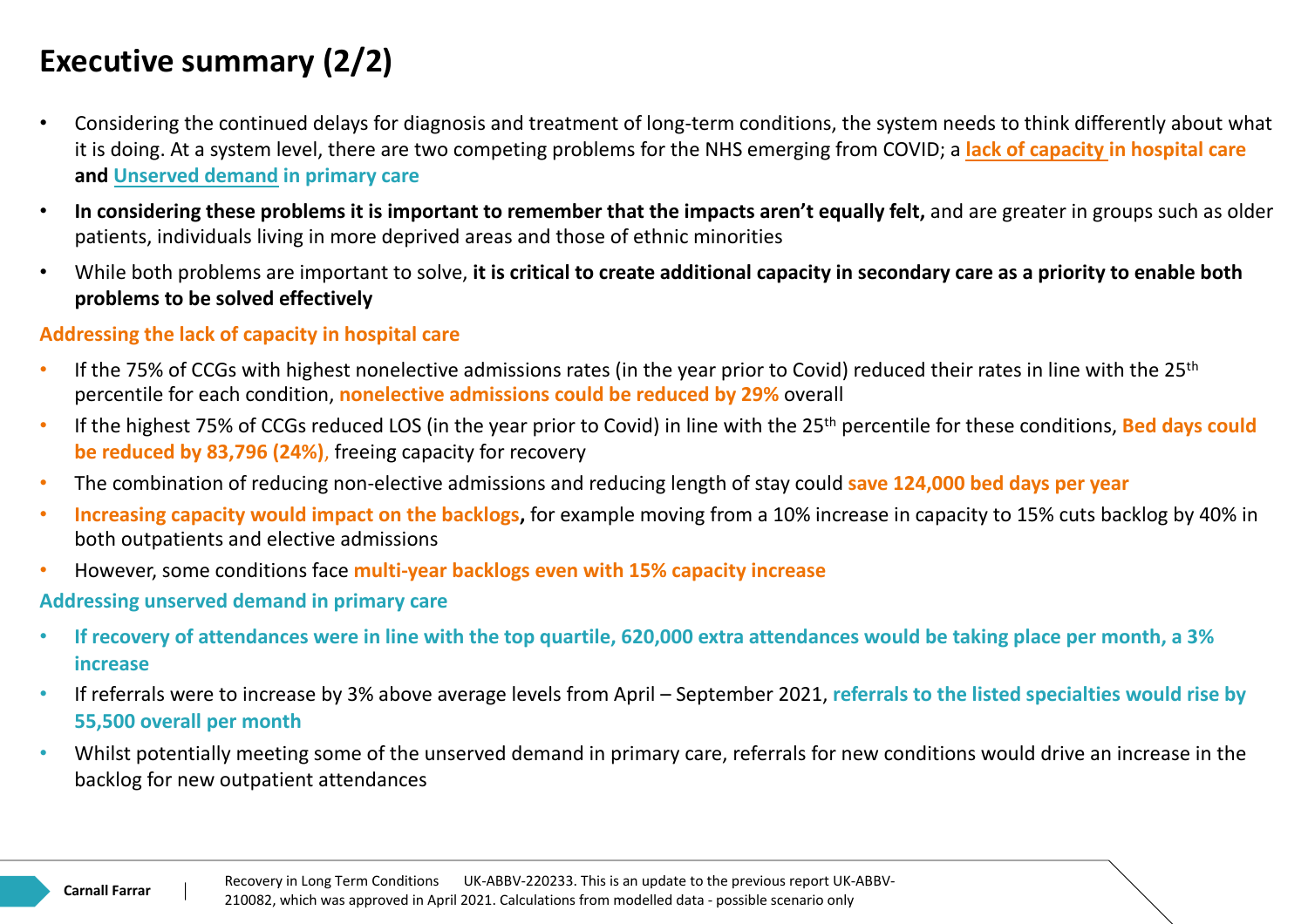### **This analysis focusses in on 6 long-term disease areas**



When we look at referrals and outpatients, disease specific data does not exist. Speciality-level data has been used in rheumatology, pain clinics, dermatology, ophthalmology, neurology and gastroenterology as a proxy of service recovery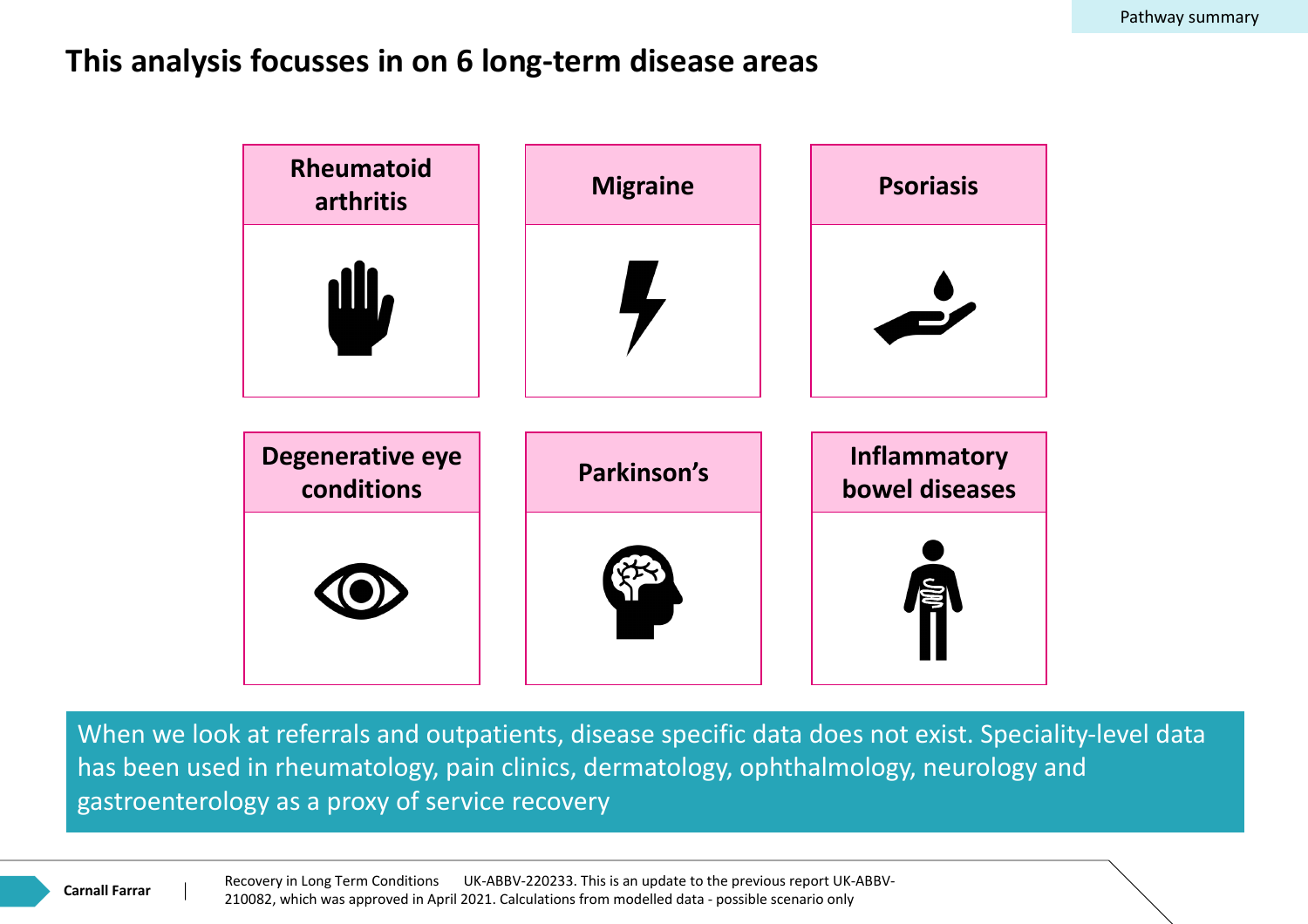**Covid resulted in system disruption and unserved patients. What might be possible in terms of recovering this for these conditions, and how it might be done?**

| Impact of<br>Covid on:                           | <b>Referrals into</b><br><b>Primary care</b><br>secondary care<br>appointments                                                                                                                                     | <b>Outpatient</b><br><b>Elective</b><br><b>Non-elective</b><br>attendances<br>Inpatient<br>Inpatient                                                                                                                                                 |  |  |  |  |
|--------------------------------------------------|--------------------------------------------------------------------------------------------------------------------------------------------------------------------------------------------------------------------|------------------------------------------------------------------------------------------------------------------------------------------------------------------------------------------------------------------------------------------------------|--|--|--|--|
|                                                  | 6% drop in GP<br>26% drop in<br>referrals<br>visits. 92% drop in<br>health checks                                                                                                                                  | 30% drop in first<br>17% drop in<br>12% drop in<br>elective<br>nonelective<br>outpatient<br>attendances<br>admissions<br>admissions                                                                                                                  |  |  |  |  |
|                                                  | <b>Patients missing from the system</b>                                                                                                                                                                            | No capacity in secondary care: increasing waiting times                                                                                                                                                                                              |  |  |  |  |
| What might<br>be possible<br>in the<br>recovery? | Recovering in line with 75 <sup>th</sup><br>$\bullet$<br>percentile STPs would increase GP<br>visits by 620,000 (3%) / month<br>This could increase referrals by<br>$\bullet$<br>650,000 /year in these conditions | Recovering in line with 75 <sup>th</sup> percentile CCGs reduces:<br>Unplanned admissions by 27,000 (29%)<br>Bed days by 84,000 (24%) /year<br>Combined, this reduces number of bed days needed<br>overall by 124,000 per year in these 6 conditions |  |  |  |  |
| <b>What levers</b><br>could be<br>used?          | Assistive technologies to find and<br>expedite patients to specialists e.g.,<br>Telemedicine pathways<br>$\bullet$<br>Questionnaire-based e-Referrals<br>$\bullet$                                                 | Effective discharge of patients to community<br>$\bullet$<br>Improved secondary prevention e.g.,<br><b>Remote monitoring and PROMs</b><br><b>Specialist community MDTs</b><br>Switching to simpler drug regimen                                      |  |  |  |  |

This report was commissioned and funded by AbbVie. Research, data analysis and observations were conducted by Carnall Farrar using a mix of publicly-available and proprietary data sources. See Appendix for full references Data periods used: Jun '19 – Nov '21 for GP data, April – Sept for Health Checks, March '19 – Oct '21 for hospital data

> Recovery in Long Term Conditions UK-ABBV-220233. This is an update to the previous report UK-ABBV-210082, which was approved in April 2021. Calculations from modelled data - possible scenario only

**Carnall Farrar**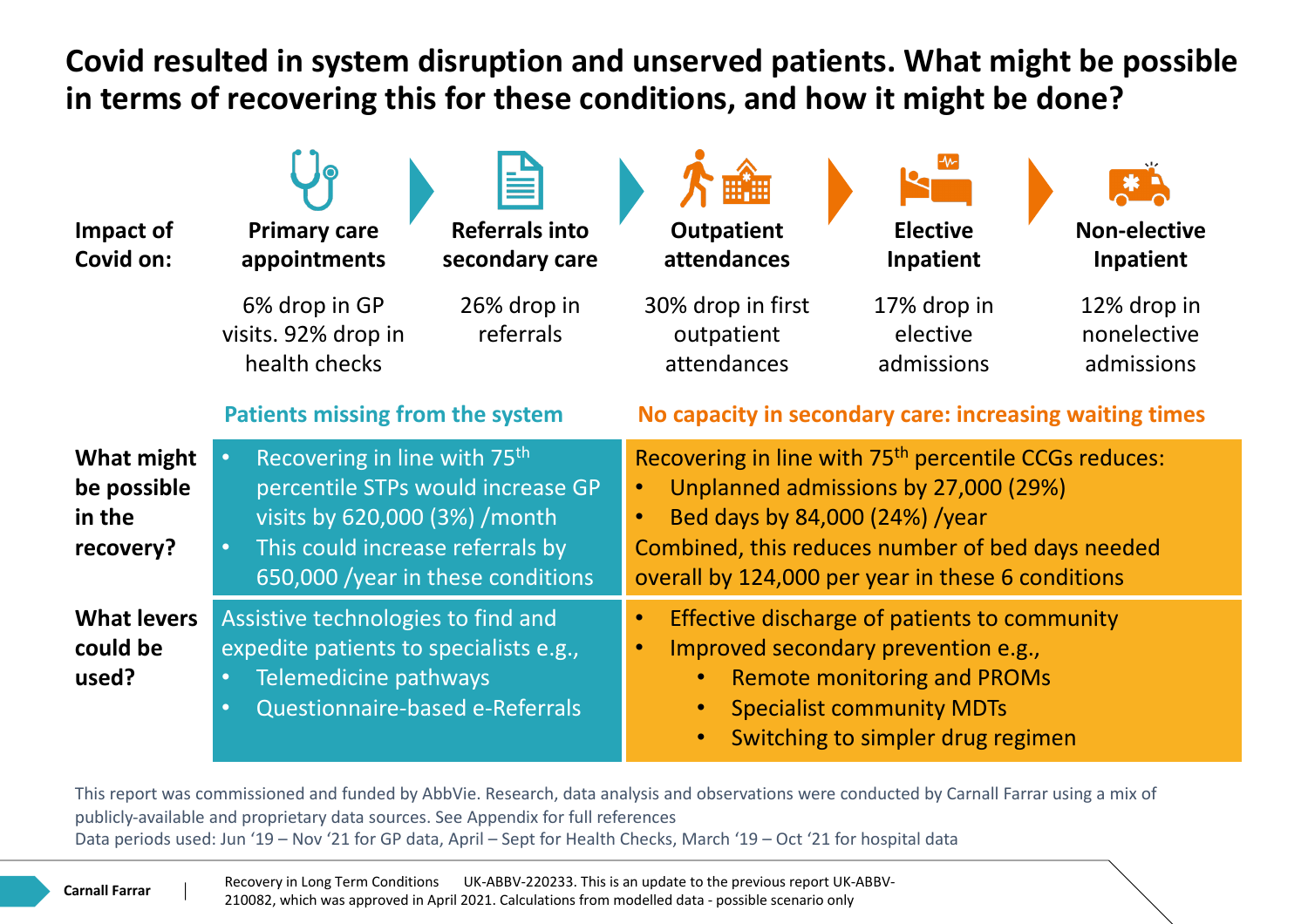## GP appointments dropped by 6%: the drop was driven by a fall **appointments planned 2 or more days in advance**

Weekly GP appointment count by time between booking date and appointment date, up to end of November 2021 (excluding Covid-19 vaccinations), Millions



Source: NHS Digital, https://digital.nhs.uk/data-and-information/publications/statistical/appointments-in-general-practice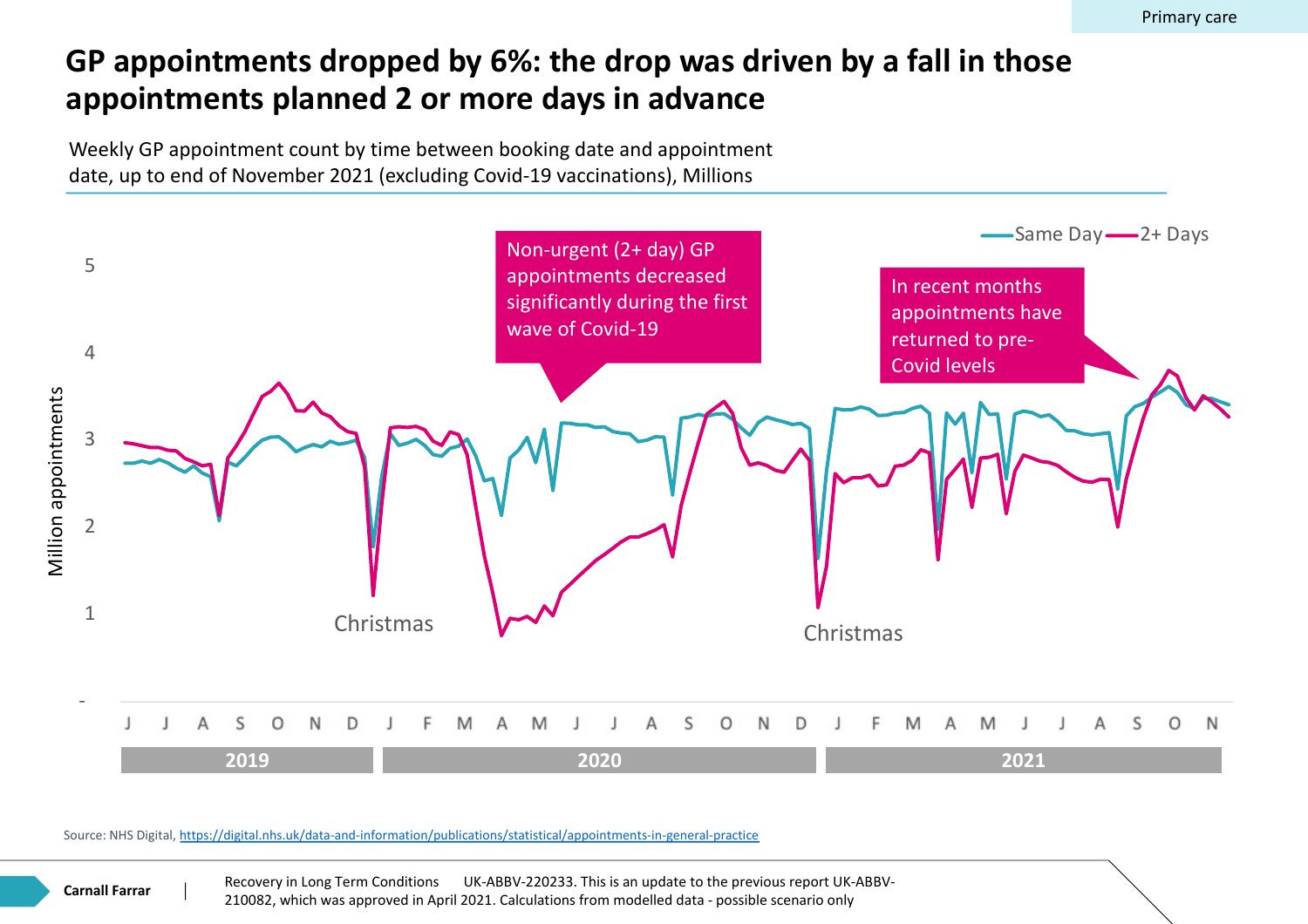## **Referrals relative to the pre-Covid period: reduced 26% overall still remain 7% lower than pre-Covid in November 2021**

4-week rolling weekly referrals as a percentage of average levels up to 16 March 2020 (excluding Ch 7 Oct '19 – 28 Nov '21



Source: NHS Digital, e-Referrals: <u>https://digital.ahs.uk/data-and-information/publication/splatstical/mi-ins-e-referral-service-open-data/This may be an under-estimate given NHSD believe that referral incompare incompare </u>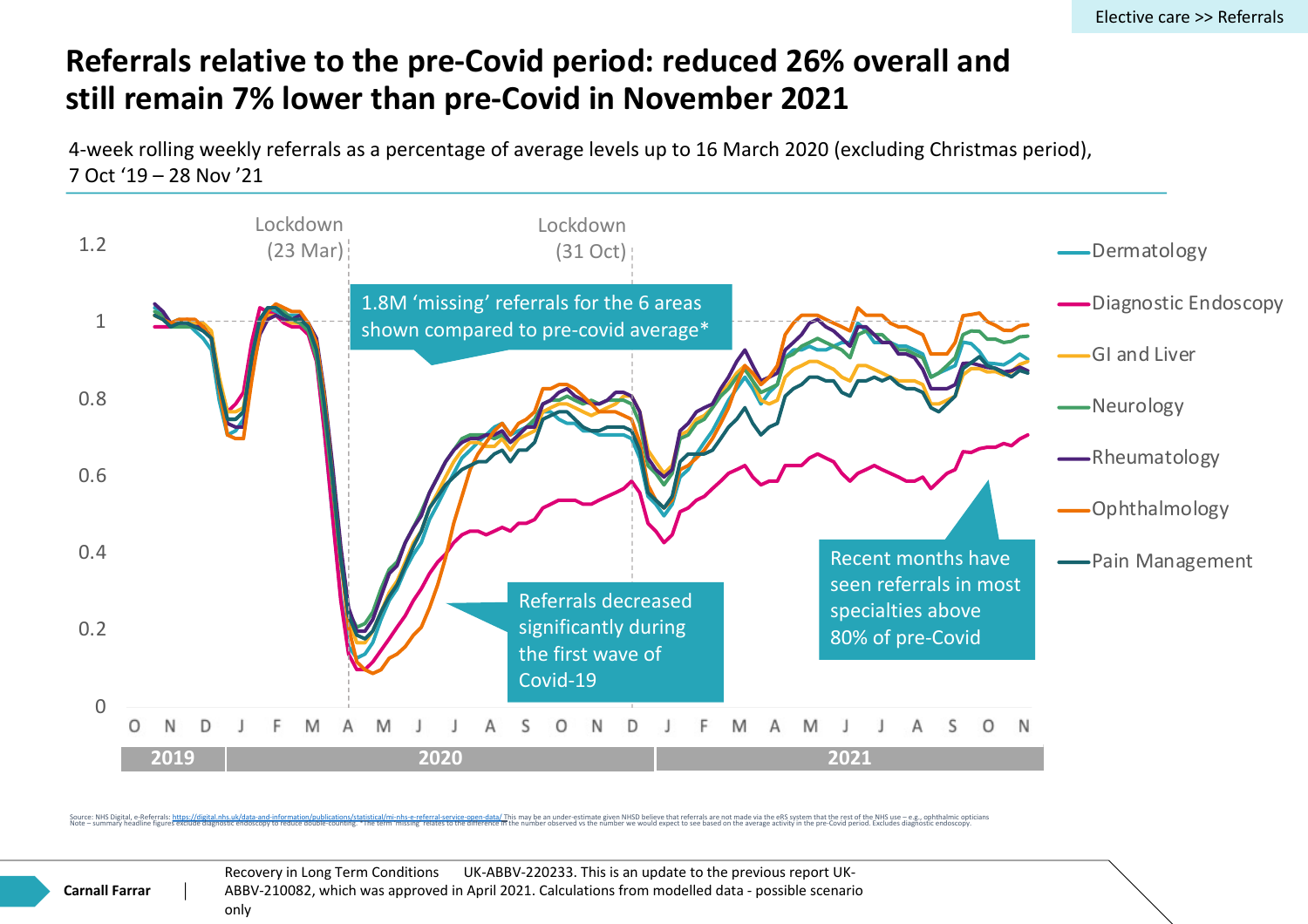## 1.8M referrals 'missing' in 6 long term conditions relative to th

4-week rolling weekly referrals as a fraction of average levels up to 16 March 2020 (excluding Christ 7 Oct '19 – 28 Nov '21



Source: NHS Digital, e-Referrals: https://digital.nh

Note – summary headline figures exclude diagnostic endoscopy to reduce double-counting, \*The term 'missing' relates to the difference in the number observed ys the number we would expect to see based on the average activit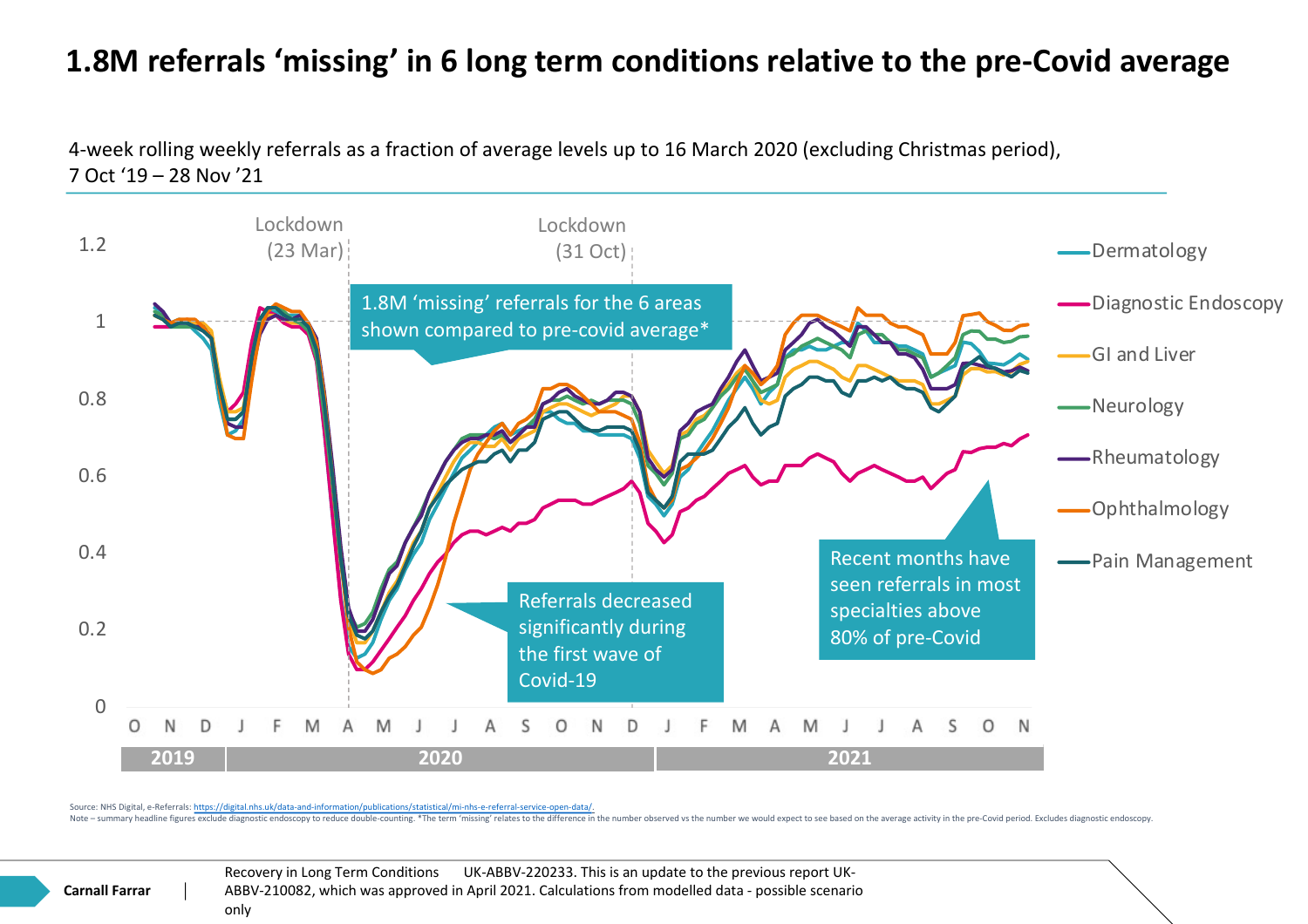## **Percentage reduction in first outpatient attendances compared months in 2019: particularly stark in April and May 2020**

Percentage reduction in first outpatient attendances for March 2020 - October 2021 compared to the same

Splitting the period down month by month and looking relative to the same month one year prior, saw the most dramatic decline in April and May 2020 relative to 2019. For example, first outpatient process of diagnosis) for ophthalmology dropped by 70% in April 2020 compared to April 2019



Source: NHS Hospital Episode Statistics for Outpatient activity: https://digital.nhs.uk/data-and-information/publications/statistical/hospital-outpatient-activity, CF analysis 'First' outpatient attendances are those flagged as the initial visit for a particular condition, as opposed to a subsequent/follow-up attendance

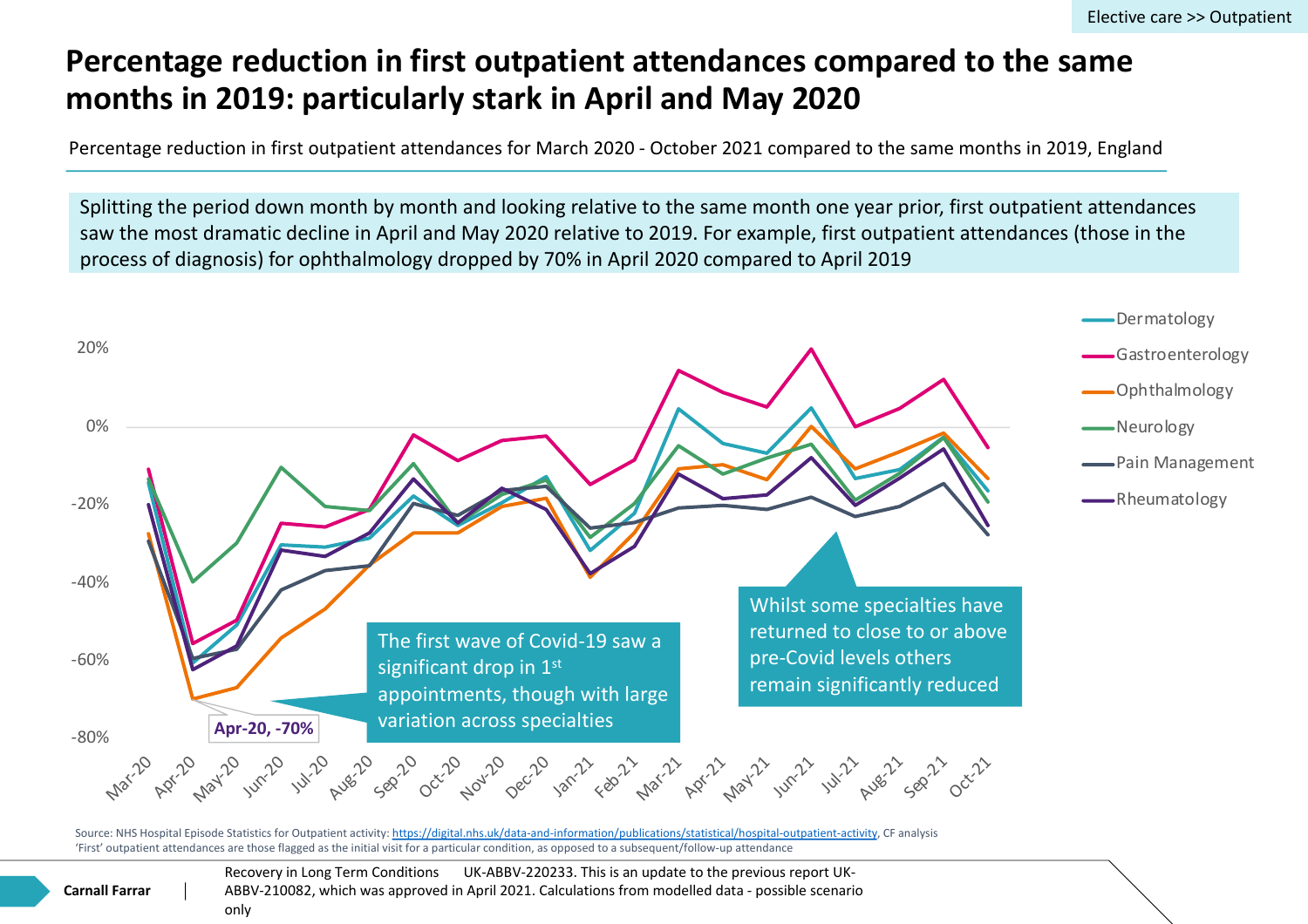## **Percentage reduction in elective hospital admissions compared months in 2019: particularly stark in April and May 2020**

Percentage reduction in elective hospital admissions for March 2020 to October 2021 compared to the sam



Source: NHS Hospital Episode Statistics for Admitted Patient Care activity: https://digital.nhs.uk/data-and-information/publications/statistical/hospital-admitted-patient-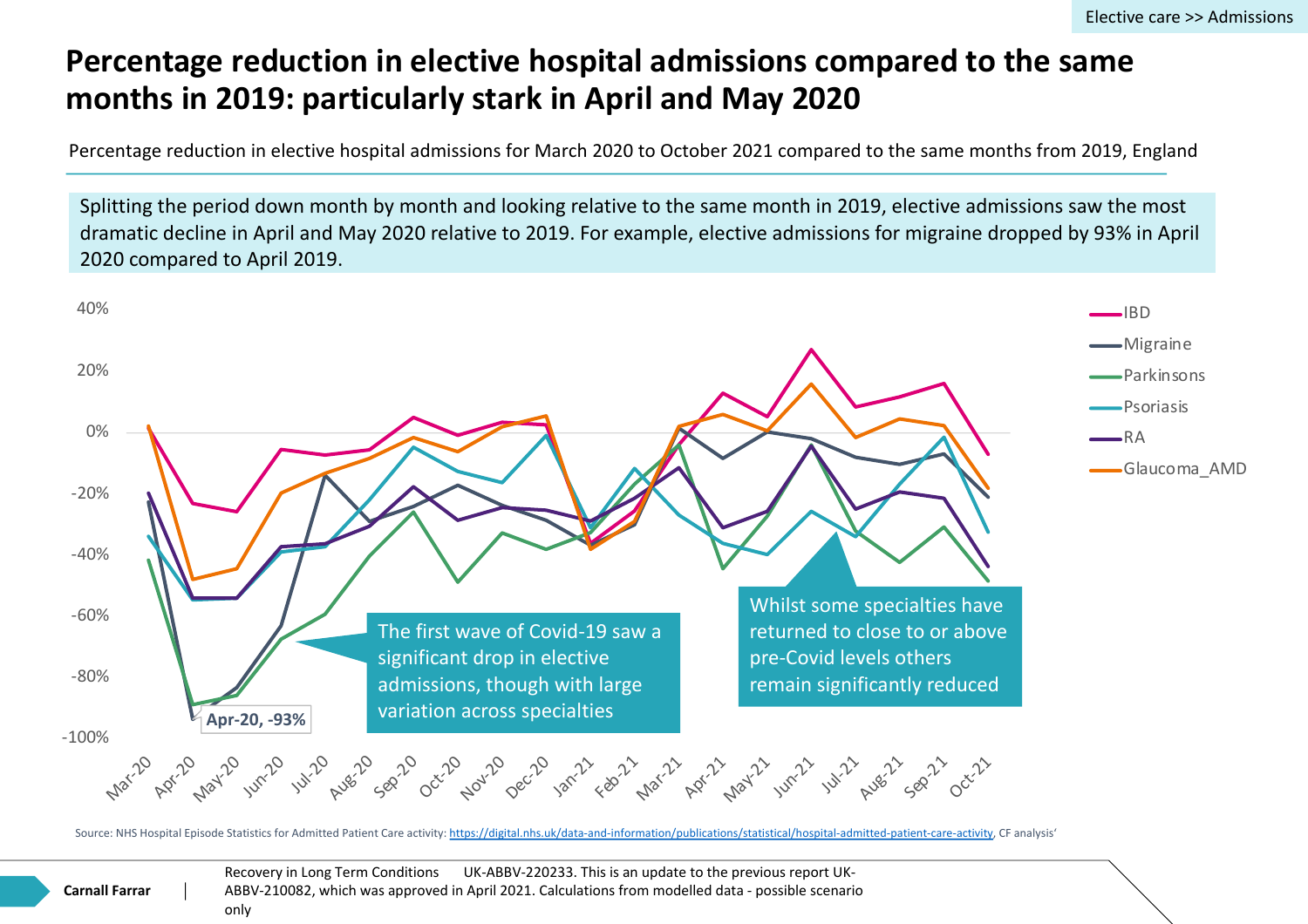## **Percentage reduction in non-elective hospital admissions compared to the** *Percentage* **reduction in non-elective hospital admissions compared**  $P$ same months in 2019: particularly stark in April and December

Percentage reduction in non-elective admissions for March to October 2021 compared to the same month,

Splitting the period down month by month and looking relative to the same month in 2019, non-elective a dramatic decline in April and December 2020 relative to 2019. For example, non-elective admissions for G December 2020 compared to December 2019.



Source: NHS Hospital Episode Statistics for Admitted Patient Care activity: https://digital.nhs.uk/data-and-information/publications/statistical/hospital-admitted-patient-ca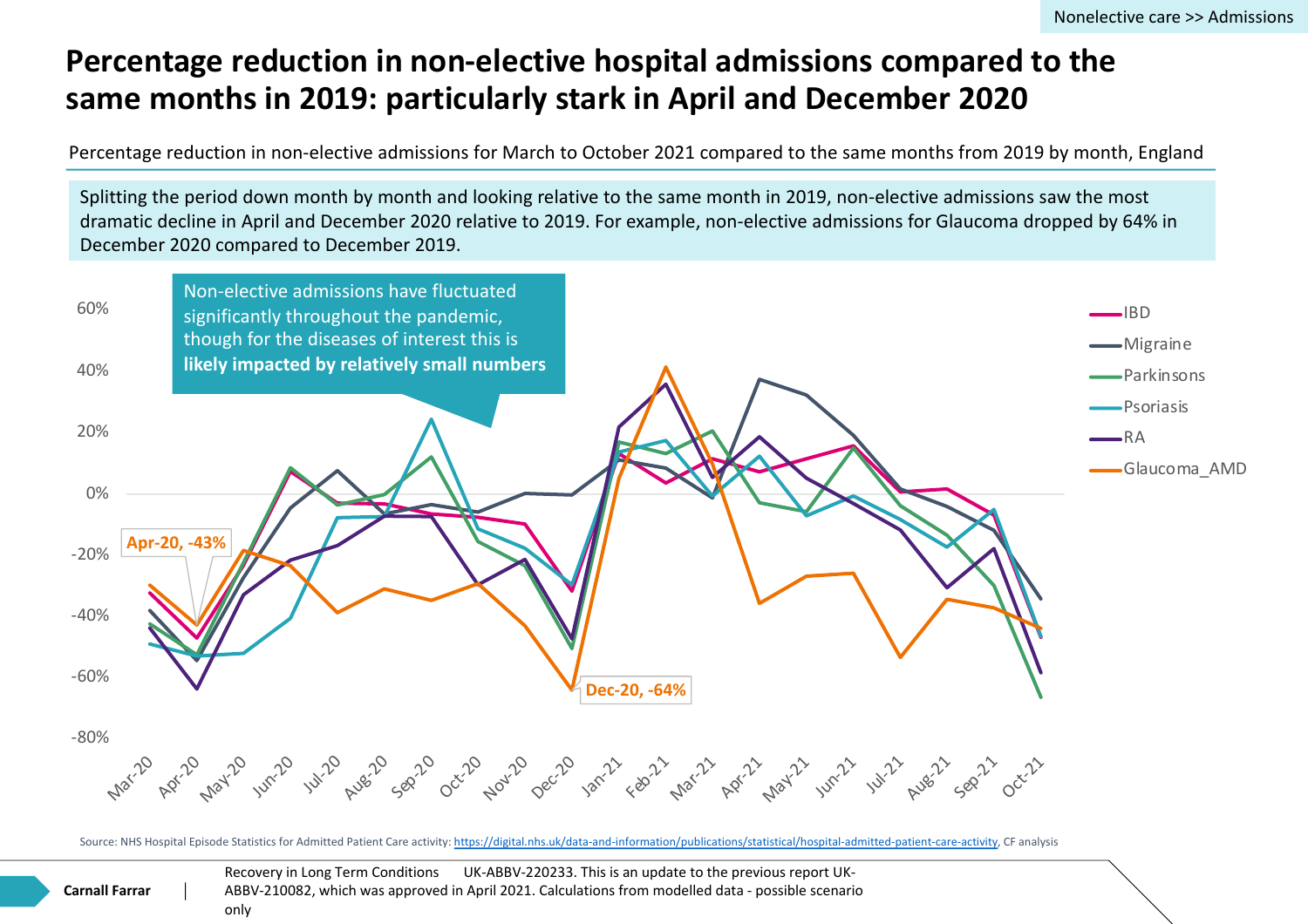## A huge amount of 'missing' first outpatient attendances in **the volume relative to 2019: 19-38% decline**

First Outpatient Attendances for March  $19$  – Feb 20 and March 20 – Feb 21 and percentage reduction,

First outpatient attendances saw a particular decline, of 30% overall, dropping by 19-38% across r relative to the year pre-Covid. This captures individuals entering the health system for the first tin and therefore enables us to see the **potential impact on missed or late diagnosis**.



Treatment specialty (% drop in attendances Mar '19 - Feb '20 to Mar '20 - Feb '.

Source: NHS Hospital Episode Statistics for Outpatient activity: https://digital.nhs.uk/data-and-information/publications/statistical/hospital-outpatient-activity, CF analysis 'First' outpatient attendances are those flagged as the initial visit for a particular condition, as opposed to a subsequent/follow-up attendance. Note: for some diseases, including dermatology and rheumatology, physical examination is important for diagnosis. Of interest, in gastroenterology, only 1% of subsequent a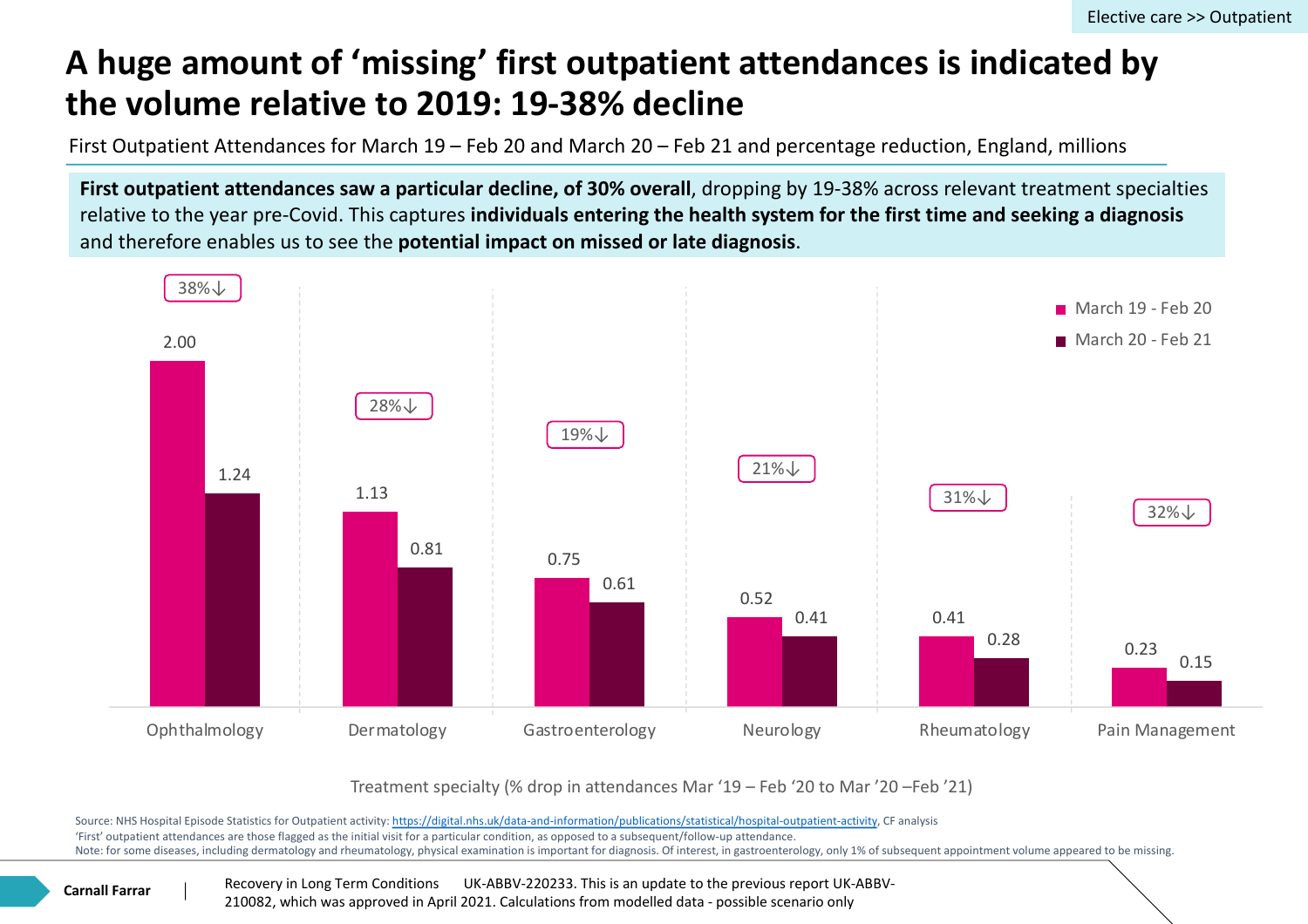## A large number of 'missing' elective hospital admissions is indi volume by 17% overall and 10-49% by disease group compared

Elective hospital admissions for March 19 – Feb 20 and March 20 – Feb 21 and percentage reduction (including only the primary diagnosis field; daycase and overnight admitted patient care), thousands



Source: NHS Hospital Episode Statistics for Admitted Patient Care activity: https://digital.nhs.uk/data-and-information/publications/statistical/hospital-admitted-patient-care-

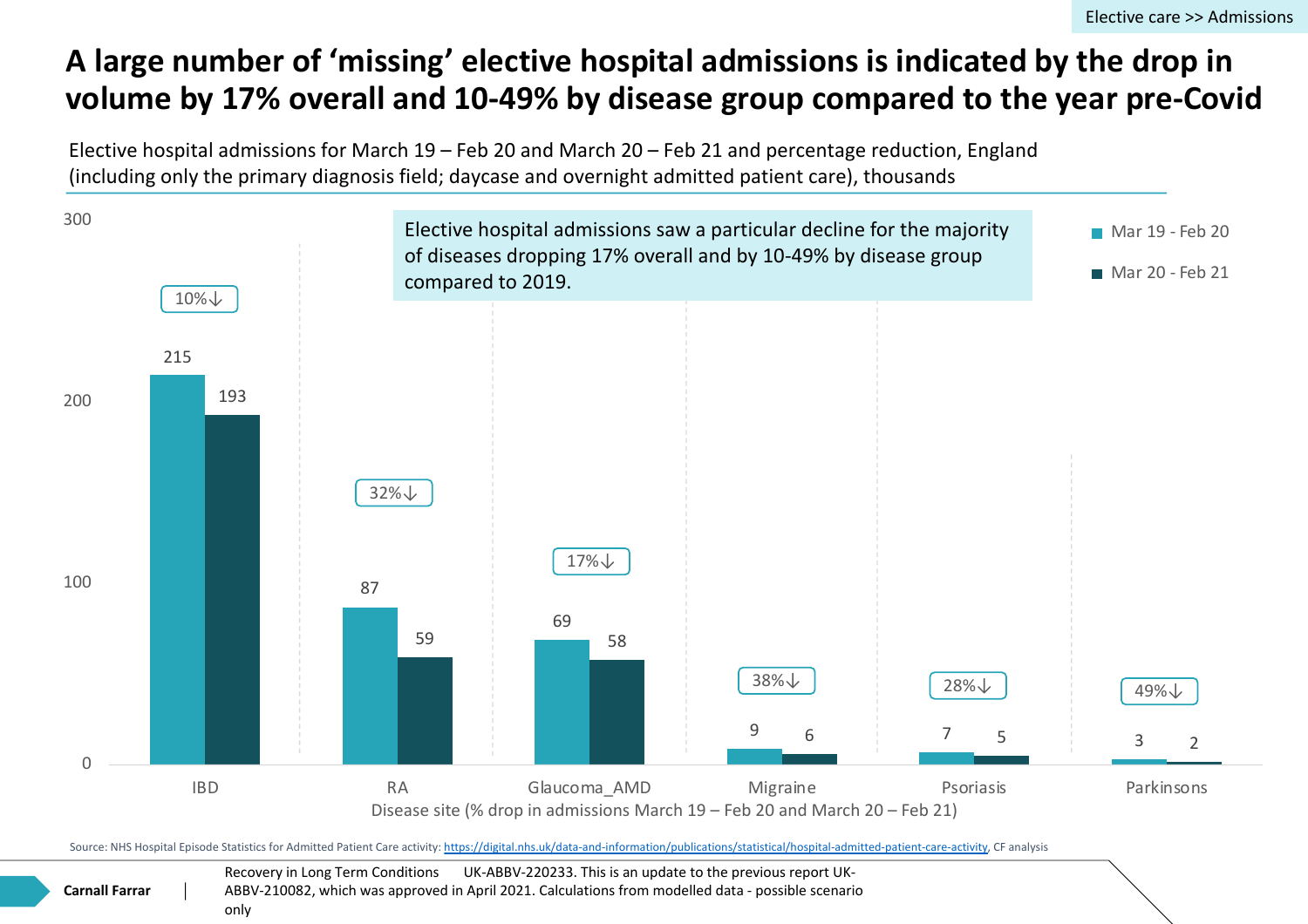## **At a system level, there are two competing problems for the NHS emerging from COVID; but one must take precedence to avoid deepening the crisis**

| Lack of capacity in<br>hospital care      | • There is <b>no excess capacity</b> in outpatients, or elective and non-elective inpatients<br>• There is a backlog of referred and elective patients who were not seen during the pandemic<br>• Assuming no additional capacity i.e., if resources stay the same, ways to tackle this include to:<br>$-$ Increase the available bed days by reducing admissions and length of stay<br>- Increase clinic capacity by reducing episodes and making efficiencies where possible e.g., through<br>technology or combined clinics<br>• Best way to evaluate and tackle this issue is at the disease pathway level |
|-------------------------------------------|----------------------------------------------------------------------------------------------------------------------------------------------------------------------------------------------------------------------------------------------------------------------------------------------------------------------------------------------------------------------------------------------------------------------------------------------------------------------------------------------------------------------------------------------------------------------------------------------------------------|
| <b>Unserved demand in</b><br>primary care | • Unserved demand in primary care due to GP avoidance or inadequate assessment from phone<br>appointments<br>• To unlock this demand, it will be important to focus on the most at-risk areas to encourage<br>presentation and fast-track concerning cases to the right treatment pathway<br>• However, this demand bubble threatens to increase and further overwhelm hospital care due to:<br>- Later-stage advanced presentations potentially requiring hospitalisation<br>- Historic backlog of referrals presenting at same time as new presentations                                                     |

**While both problems are important to solve, it is critical to create additional capacity in secondary care as a priority to enable both problems to be solved effectively**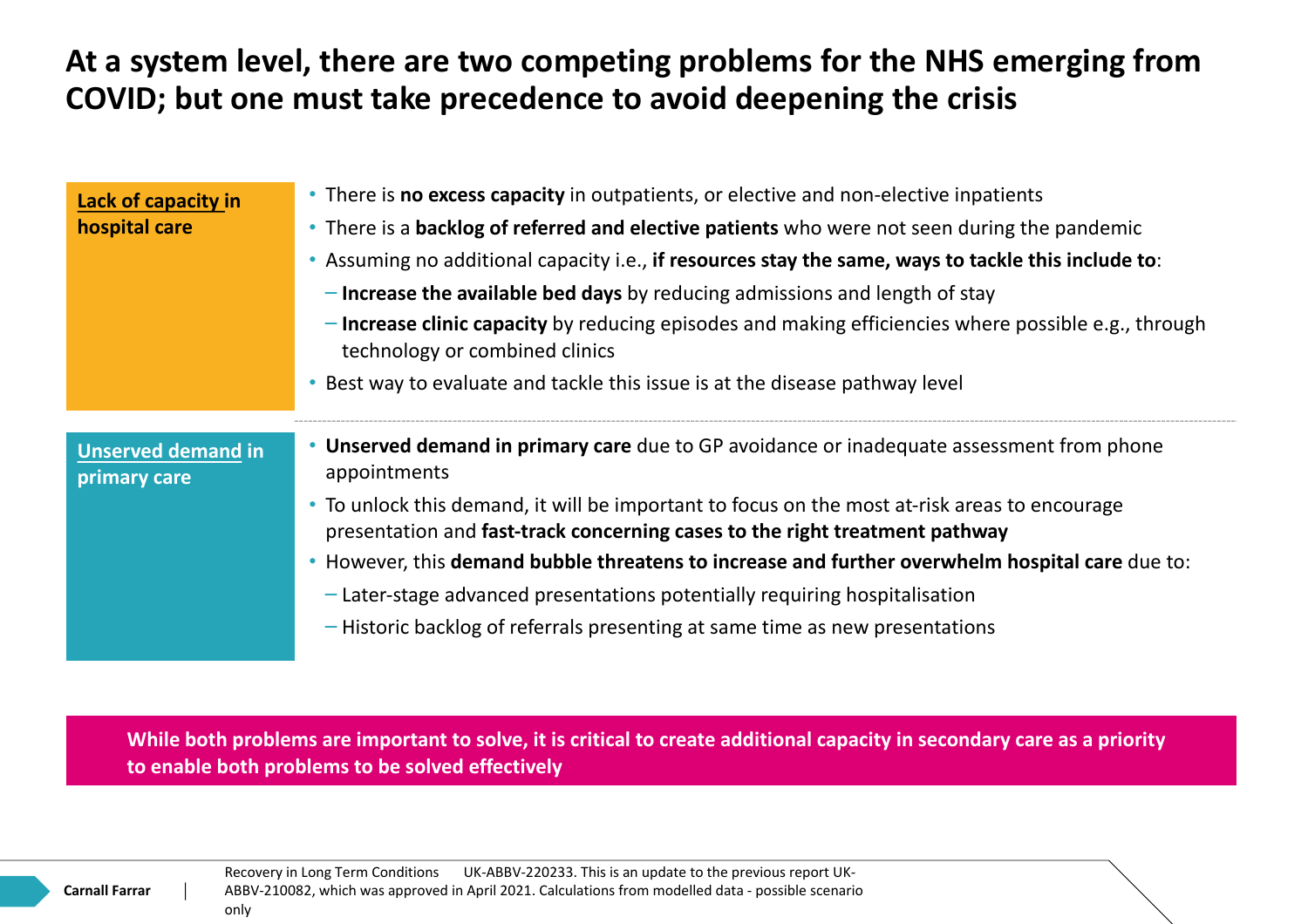## **Improving community disease management for these 6 conditions in line with the '25th percentile' of CCGs could result in up to 27,000 fewer unplanned admissions (29% of total)**

'Normal' and modelled **nonelective admissions** per year, thousands



#### **Description:**

• The modelled scenario shows what would happen if the **75% of CCGs with highest nonelective admissions rates in those conditions** (year prior to Covid) **reduced their rates in line with the 25th percentile** for each condition

#### **Implications:**

- **Nonelective admissions could be reduced by 29%** overall (from 22% for IBD disease to 63% for glaucoma/AMD)
- Overall, and for IBD, migraine and Parkinson's, **the CCGs with the lowest admissions were slightly less deprived**  than the CCGs with highest admissions

#### **Levers of change:**

Redesign community pathway to improve secondary prevention e.g.,

- Remote monitoring/ PROMs
- Specialist community MDTs at ICS level
- Switching to simpler drug regimen and delivery outside of secondary care

Source: NHS Hospital Episode Statistics Admitted Patient Care (APC), England; CF analysis. Method: Counts of nonelective admissions in the year prior to Covid-19 (March '19 – February '20), were obtained from HES by CCG. Rates per 100,000 weighted population were calculated to benchmark the CCGs. The modelled scenario calculates the difference if the CCGs in the upper 3 quartiles had the rate of the lower quartile. Degen. eye: glaucoma and macular degeneration. Separate analysis for each of the 6 diseases.

> Recovery in Long Term Conditions UK-ABBV-220233. This is an update to the previous report UK-ABBV-210082, which was approved in April 2021. Calculations from modelled data - possible scenario

#### **Carnall Farrar**

only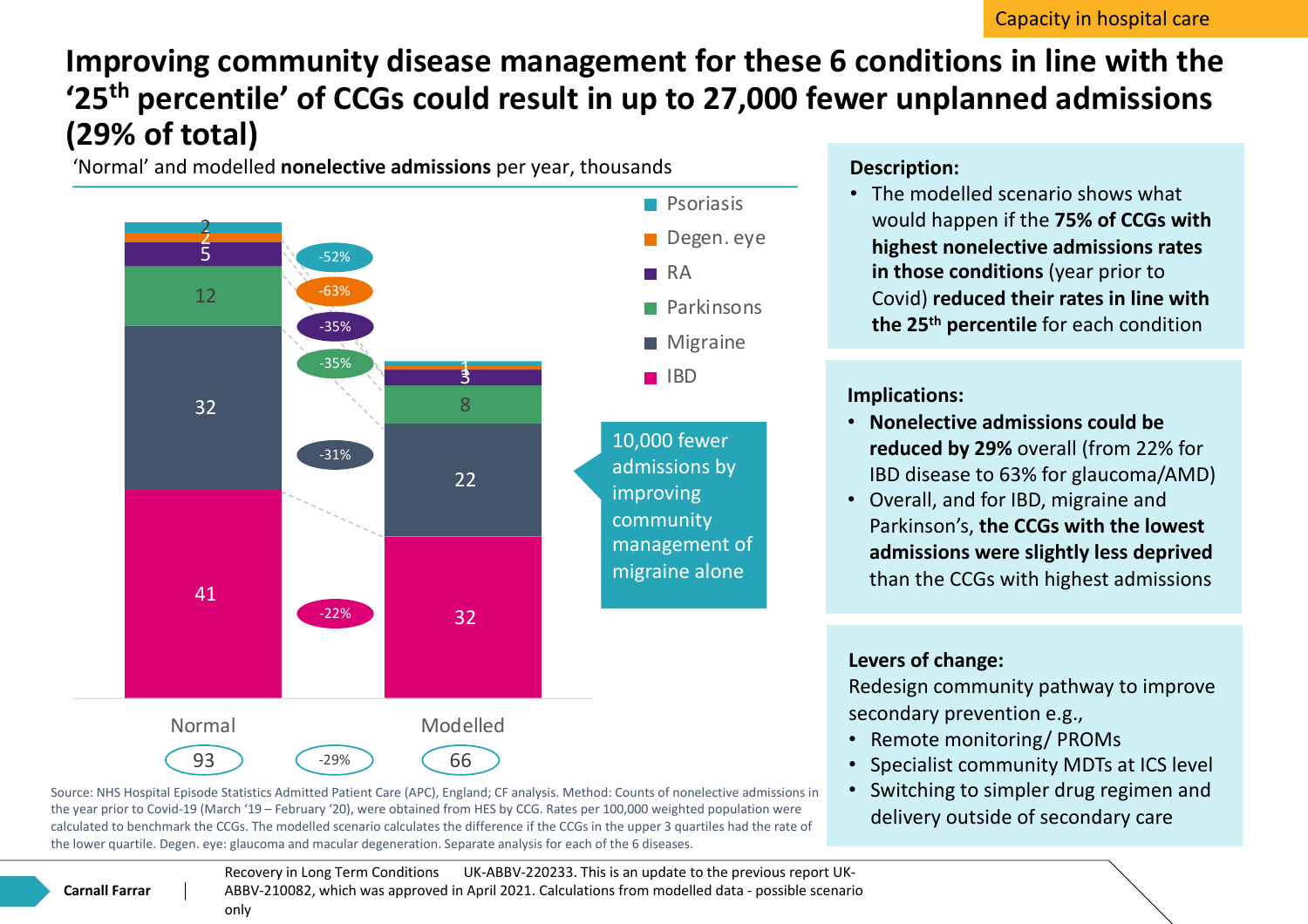## **Reducing acute and elective length of stay for these 6 conditions in line with the '25th percentile' of' CCGs could result in up to 84,000 (24%) fewer bed days per year**

Total **bed days** in steady state and in the scenario where the CCGs with the longest length of stay (LOS) can be reduced to 25<sup>th</sup> percentile ('000s per year)



Source: NHS Hospital Episode Admitted Patient Care (APC), England; CF analysis. Method: Average length of stay was calculated by CCG and disease in the year prior to Covid-19 (March '19 – February '20). The modelled scenario calculates the difference if the CCGs in the upper 3 quartiles had the LOS of the 25th percentile. Degen. eye: glaucoma and macular degeneration. Separate analysis for each of the 6 diseases.

> Recovery in Long Term Conditions UK-ABBV-220233. This is an update to the previous report UK-ABBV-210082, which was approved in April 2021. Calculations from modelled data - possible scenario

#### **Description:**

• Modelled scenario shows if the **highest 75% of CCGs reduced LOS (in the year prior to Covid) in line with the 25th percentile** in each of these conditions

#### **Implications:**

- **Bed days could be reduced by 83,796 (24%)** (19% for migraine to 61% for psoriasis), freeing capacity for recovery
- Overall, and for all diseases except Parkinson's, **the CCGs with the lowest LOS were slightly more deprived** than the CCGs with the highest LOS

#### **Levers of change:**

- Community treatment pathway redesign including remote monitoring/ PROMs, aggregated MDTs to ICS level
- Advanced secondary prevention e.g., switching simpler drug regimen and delivery outside of secondary care
- Effective discharge of patients from hospital to community for follow-up

**Carnall Farrar**

only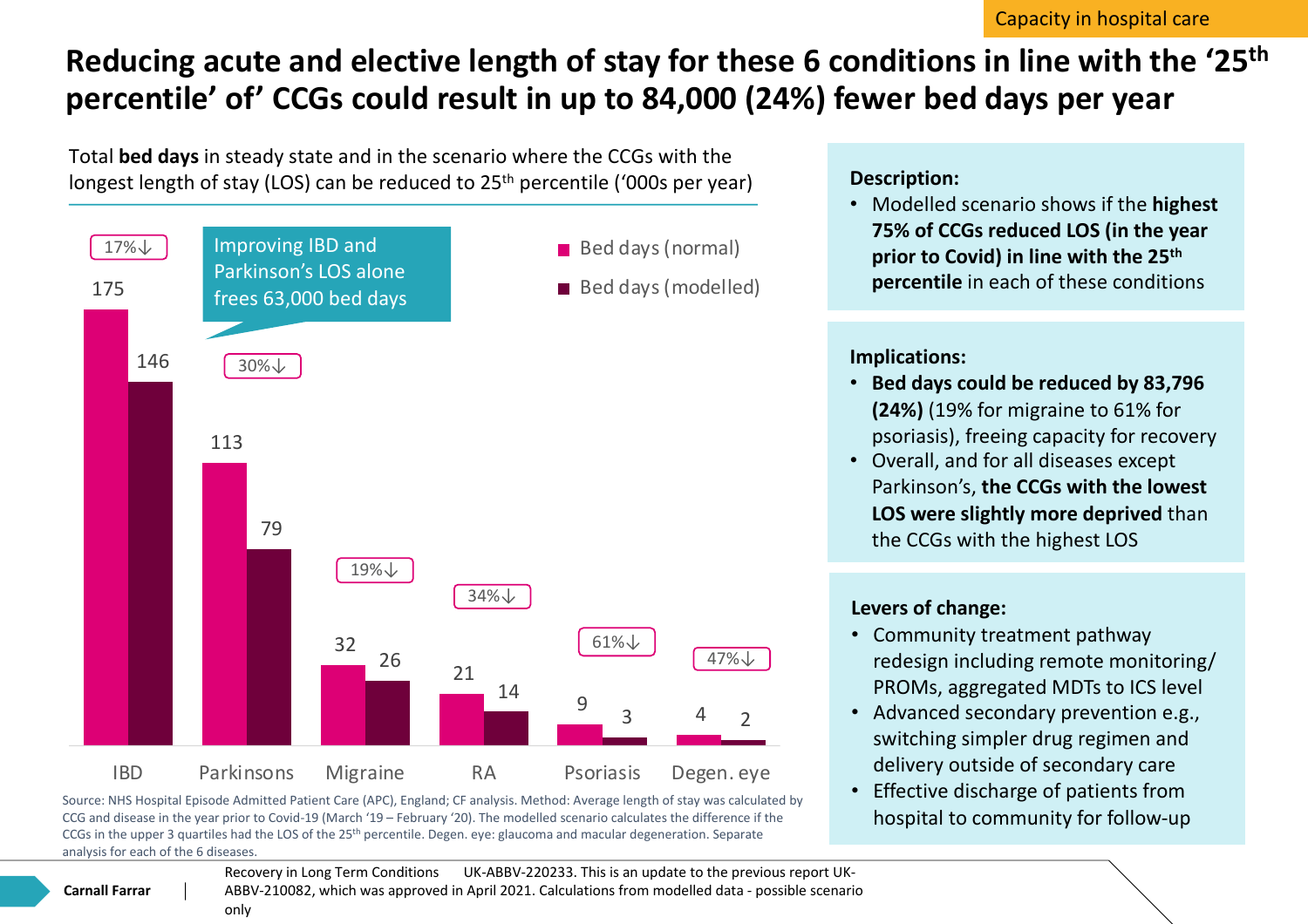## **Increase effective capacity by 124,000 bed days by reducing unplanned admissions and reducing length of stay to the 25th percentile**





Recovery in Long Term Conditions UK-ABBV-220233. This is an update to the previous report UK-ABBV-210082, which was approved in April 2021. Calculations from modelled data - possible scenario only

**Carnall Farrar**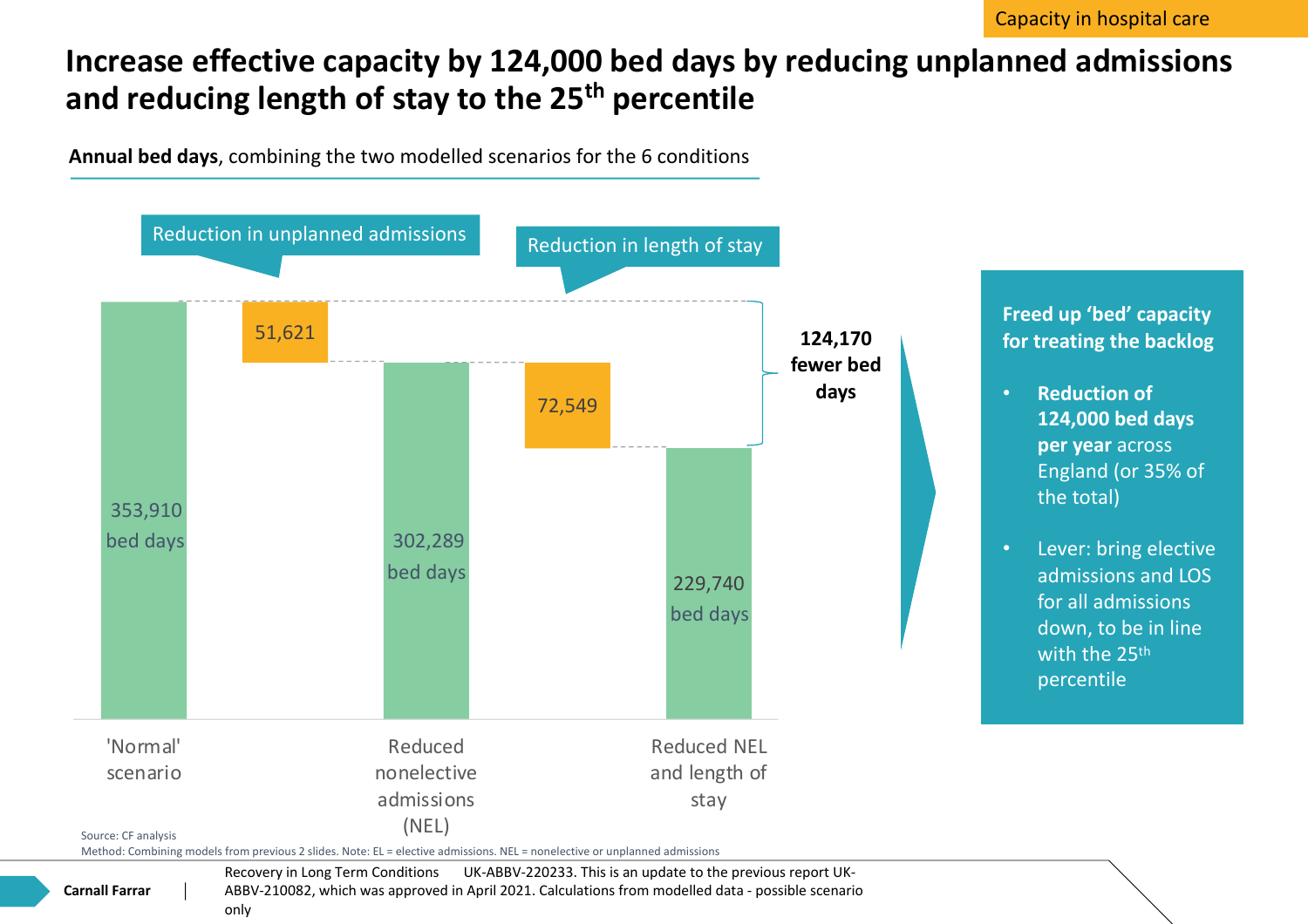## **Recovery rates with different assumptions of what is possible. But limited impact on backlog if capacity increase is only 5% or 10%**

Months to clear the **outpatient** backlog under different capacity scenarios



Months to clear the **elective admissions** backlog under different capacity scenarios



**Description and Implications:**

- The 4 modelled scenarios **show how long the backlogs would take to clear under different examples of increased capacity (+5%, 10%, 15% and 30%)**
- Some conditions face **multi-year backlogs even with 15% capacity increase**

For OP gastro activity between March – Oct 2021 was *already higher* than the **average monthly pre-Covid activity**. This means the estimated cumulative backlog was already being worked through, and had in fact 'been cleared' in September 2021

#### **Levers of change:**

- Shortening LOS and avoiding acute admissions, through secondary prevention, frees up beds for elective care (modelled at 35% of bed days).
- OP throughput could be increased through combined outpatient clinics

Degen. eye: glaucoma and macular degeneration. \*\* Backlogs will not clear within 84 months (7 yrs.)

Source: NHS Hospital Episode Outpatient and Admitted Patient Care (APC) data, England; CF analysis. Method: Historic pre-Covid activity was used to model expected demand by month and disease using 3% demographic growth and the assumption that only 75% of the missing activity will flow into the backlog because 25% of missed appointment will not need to happen for various reasons e.g., repeat appointments, symptom resolution or death. The modelled scenarios calculate the time to clear the accumulated cumulative backlogs if capacity were increased by 5%, 10%, 15% or 30% above latest levels.

> Recovery in Long Term Conditions UK-ABBV-220233. This is an update to the previous report UK-ABBV-210082, which was approved in April 2021. Calculations from modelled data - possible scenario only

**Carnall Farrar**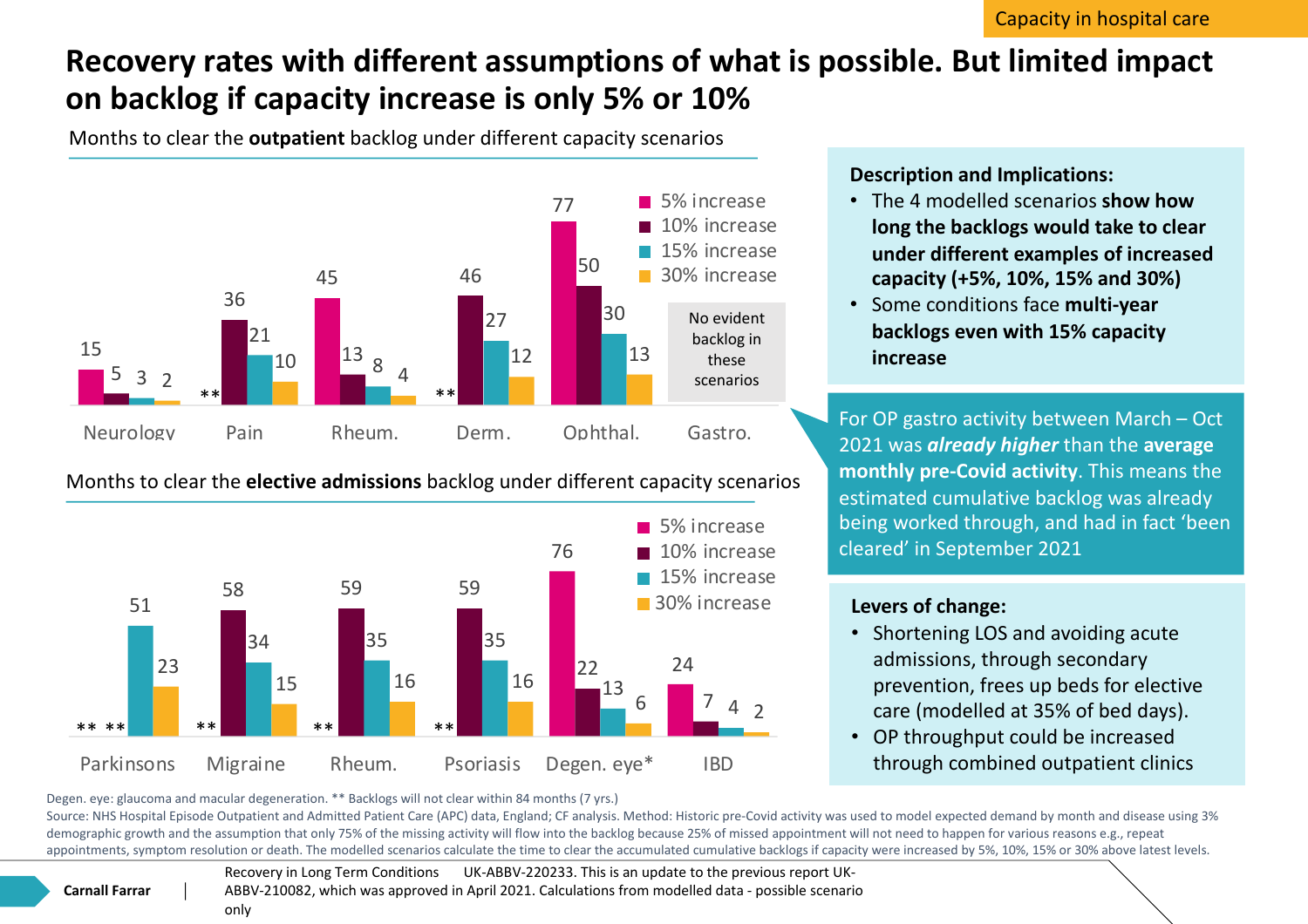## **Improving recovery of GP appointments in line with the '25<sup>th</sup> p** could result in up to 620,000 more GP attendances per month

Current and modelled **GP appointments** per month, millions



**Carnall Farrar**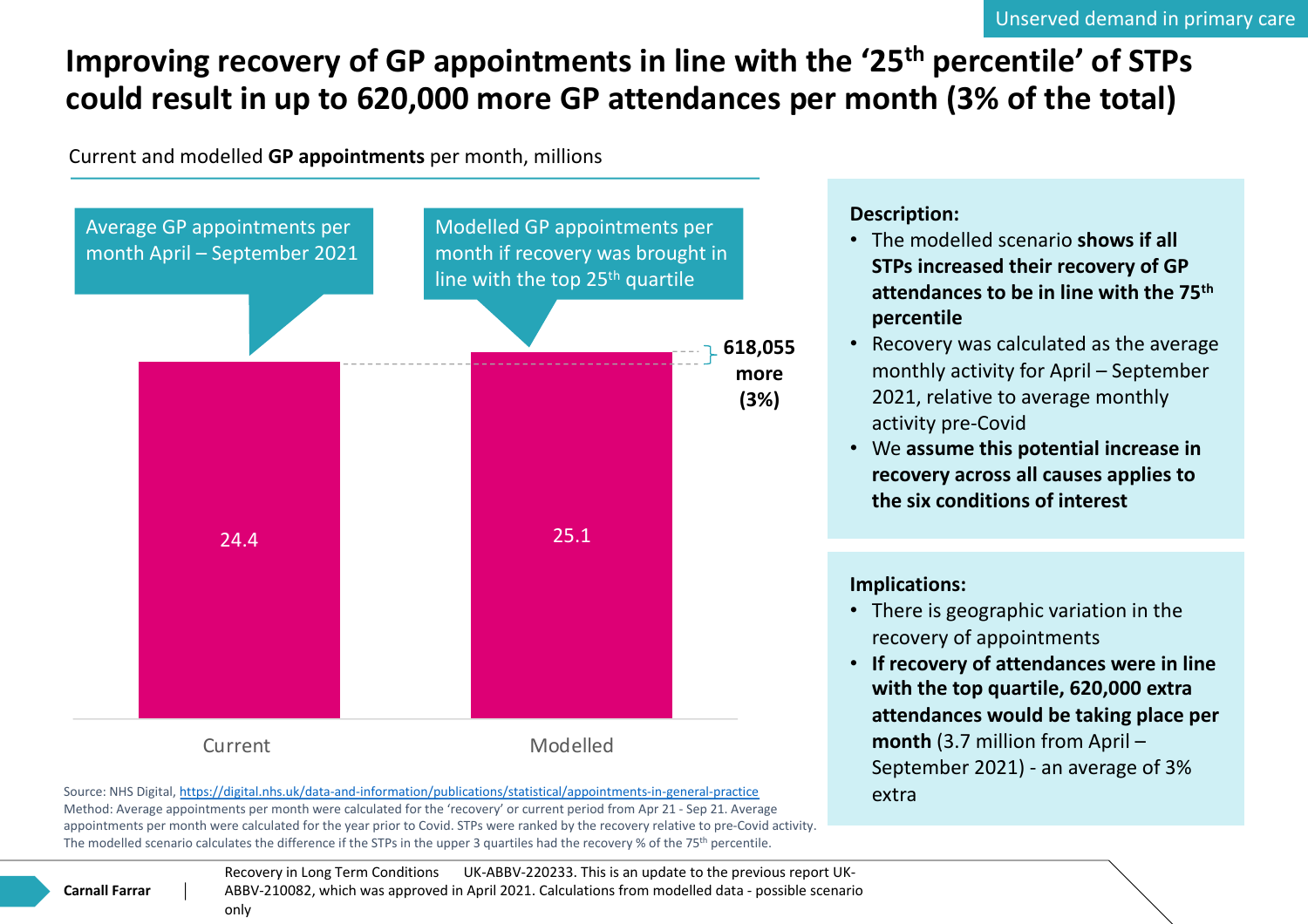## **3% increase in GP appointments could increase referrals by over for the disease areas of interest**

Current and modelled **referrals** per month for disease areas of interest, **thousands**



Source: NHS Digital, e-Referrals: https://digital.nhs.uk/data-and-information/publications/statistical/mi-nhs-e-referral-service-opendata/, referrals from April '21 - September '21 CF analysis. Consistent 3% increase applied to each of the 6 referral groups.

#### **Carnall Farrar**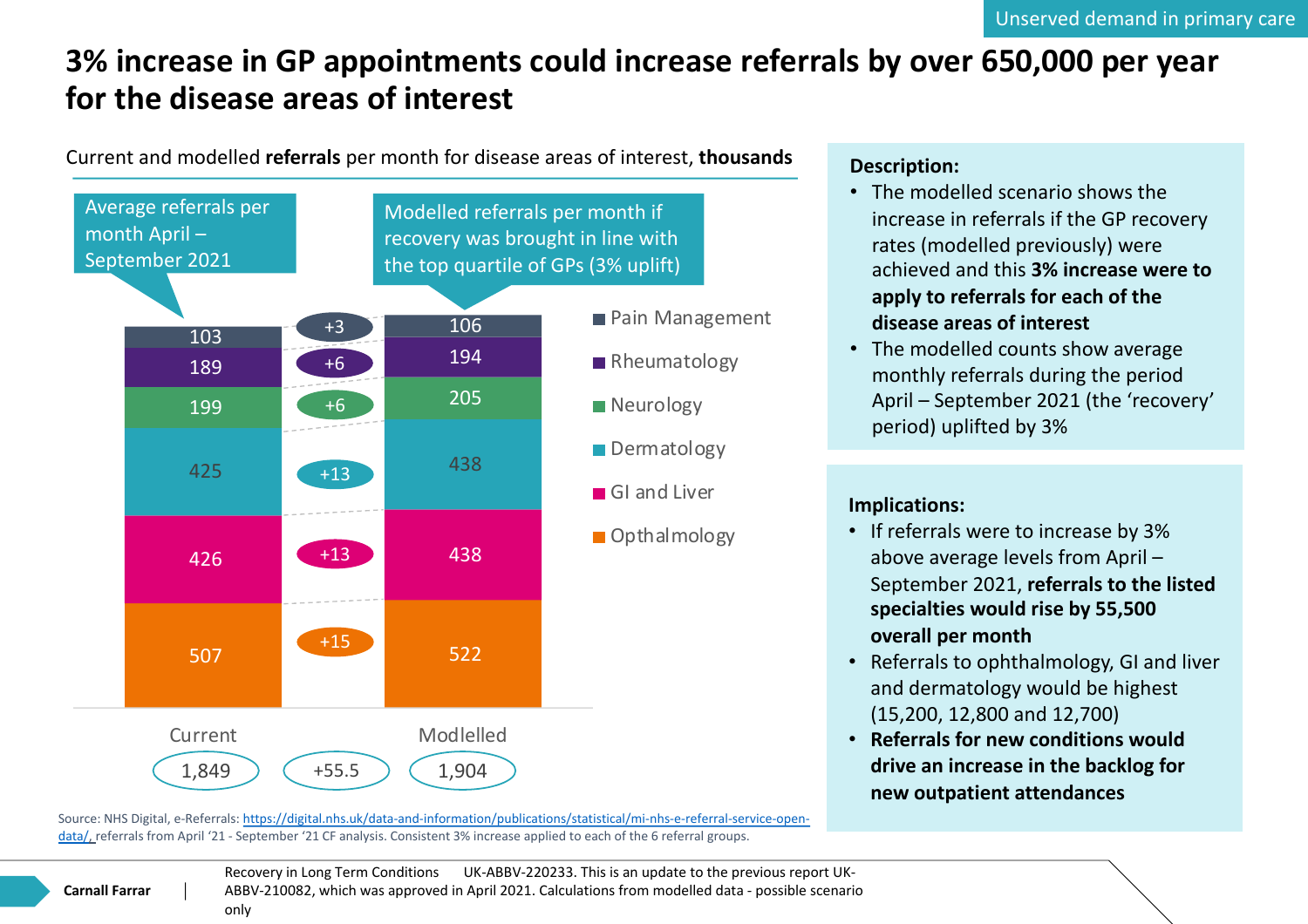## **In all, we consider some potential ways of addressing the two problems identified**

| Lack of capacity in<br>hospital care      | • If the 75% of CCGs with highest nonelective admissions rates (in the year<br>prior to Covid) reduced their rates in line with the 25 <sup>th</sup> percentile for<br>each condition, Nonelective admissions could be reduced by 29% overall<br>. If the highest 75% of CCGs reduced LOS (in the year prior to Covid) in<br>line with the 25 <sup>th</sup> percentile for these conditions, Bed days could be<br>reduced by 83,796 (24%), freeing capacity for recovery<br>• The combination of reducing non-elective admissions and reducing length<br>of stay could save 124,000 bed days<br>• Increasing capacity would impact on the backlogs, for example moving<br>from a 10% increase in both outpatient and elective admission capacity to<br>15% cuts backlog by 40%<br>However, some conditions face multi-year backlogs even with 15% | Further work must focus<br>on <b>how</b> to move to 25 <sup>th</sup><br>percentile:<br>What are top quartile<br>CCGs doing to deliver<br>this level of impact?<br>What are the barriers<br>to delivering this<br>impact?<br>How can these<br>barriers be<br>overcome? |  |
|-------------------------------------------|---------------------------------------------------------------------------------------------------------------------------------------------------------------------------------------------------------------------------------------------------------------------------------------------------------------------------------------------------------------------------------------------------------------------------------------------------------------------------------------------------------------------------------------------------------------------------------------------------------------------------------------------------------------------------------------------------------------------------------------------------------------------------------------------------------------------------------------------------|-----------------------------------------------------------------------------------------------------------------------------------------------------------------------------------------------------------------------------------------------------------------------|--|
| <b>Unserved demand</b><br>in primary care | capacity increase<br>• If recovery of attendances were in line with the top quartile, 620,000<br>extra attendances would be taking place per month, a 3% increase<br>• If referrals were to increase by 3% above average levels from April -<br>September 2021, referrals to the listed specialties would rise by 55,500<br>overall per month<br>• Whilst potentially meeting some of the unserved demand in primary<br>care, referrals for new conditions would drive an increase in the backlog<br>for new outpatient attendances                                                                                                                                                                                                                                                                                                               | What novel pathways<br>or configurations can<br>be developed e.g.,<br>use of digital<br>interventions to<br>move systems to 25 <sup>th</sup><br>percentile<br>performance or<br>above                                                                                 |  |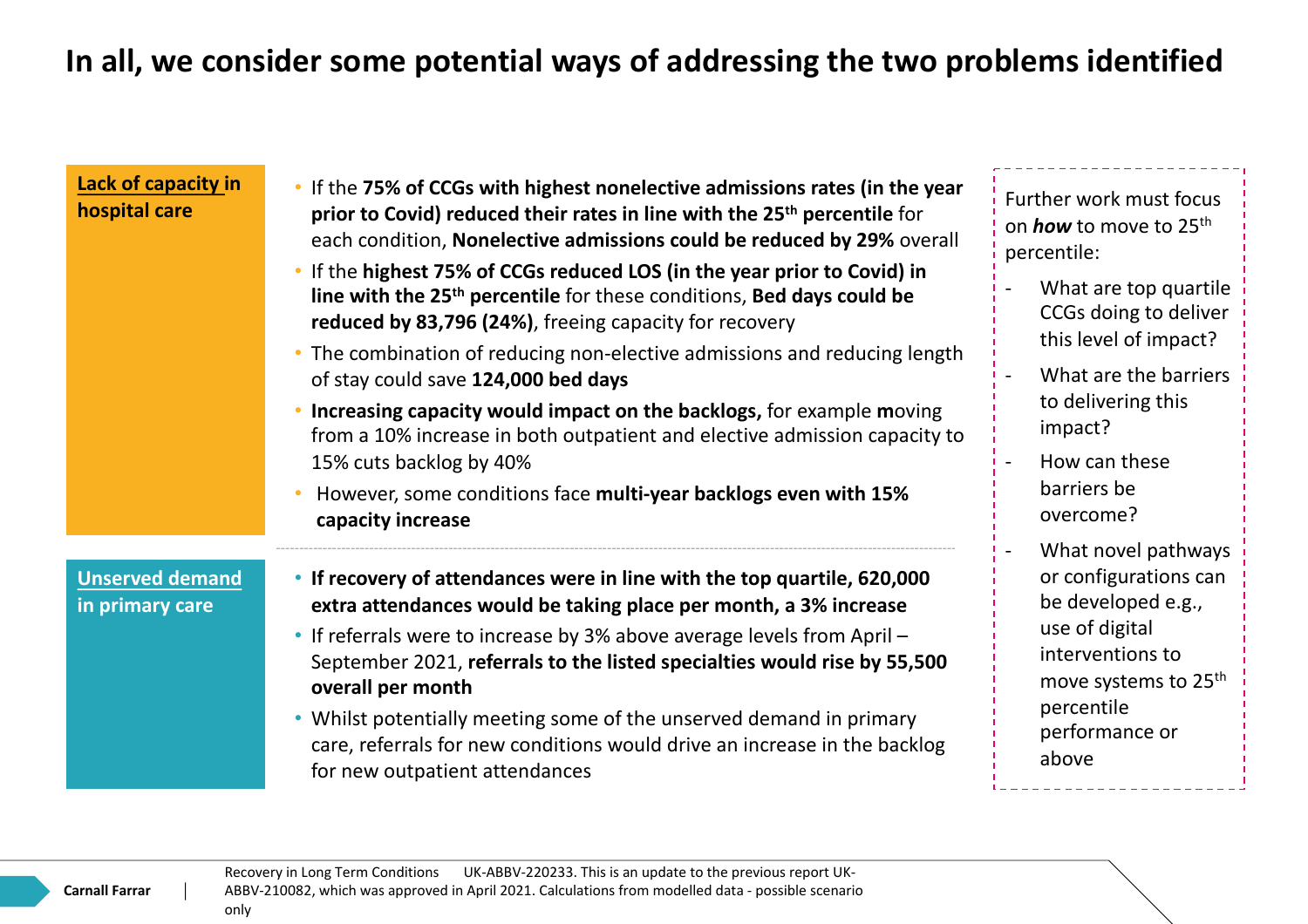# **Appendix**

Recovery in Long Term Conditions UK-ABBV-220233. This is an update to the previous report UK-ABBV-210082, which was approved in April 2021. Calculations from modelled data - possible scenario

**Carnall Farrar**

only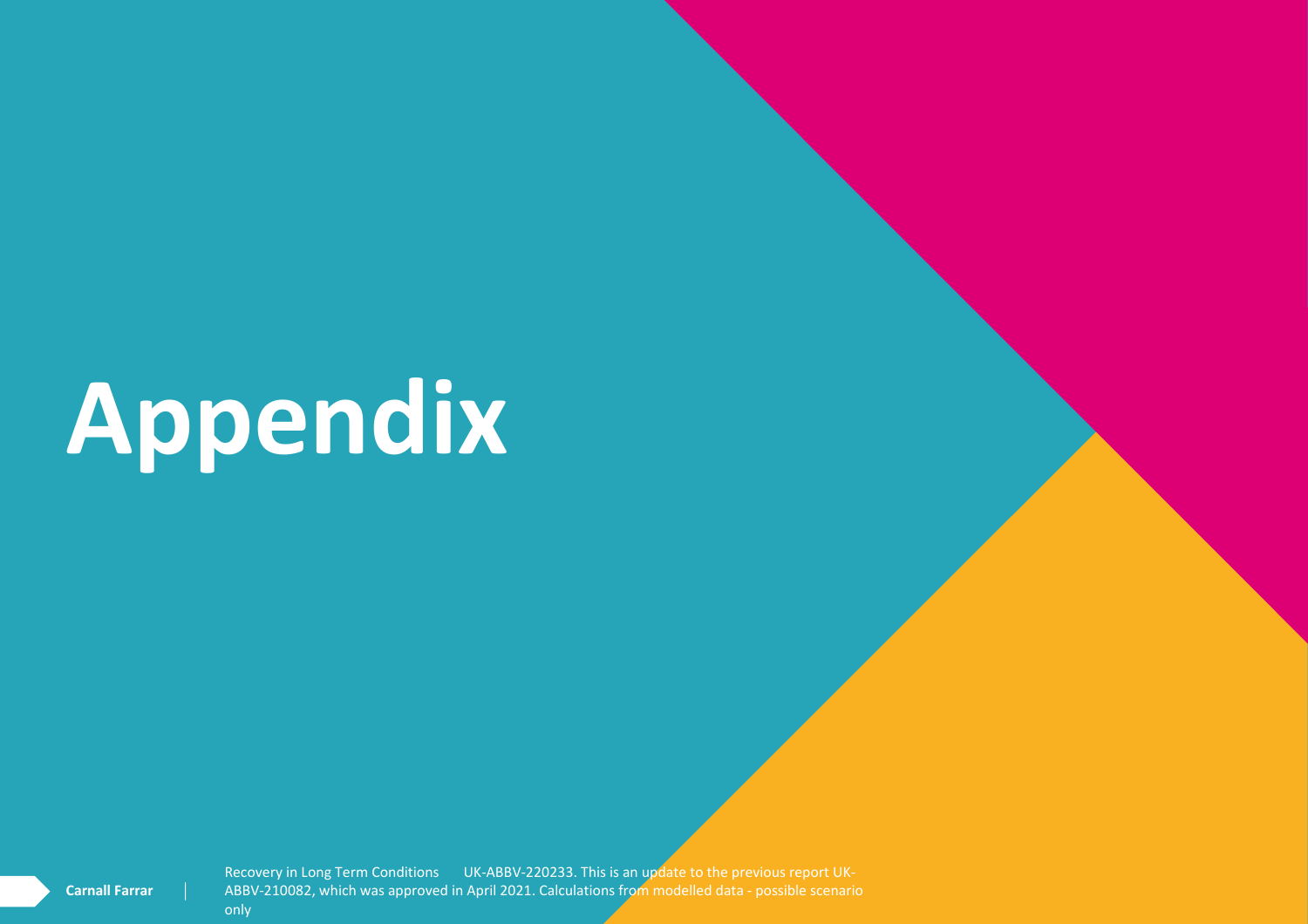## **Updated data to November 2021 indicates a rise in GP appointments particularly driven by an increase in face-to-face appointments closer to pre-Covid levels**

- Only some months had more **GP attendances** than the pre-Covid average prior to September 2021, though since this has **consistently risen above average with c.30 million appointments in November 2021**, compared to a pre-Covid average of c.25.5 million per month
- Though weekly rates continue to fluctuate, these are also consistently above pre-Covid levels having **risen strongly in September before appearing to stabilise somewhat from mid-October**
- The drop in GP appointments that was seen was largely driven by a fall in appointments **planned 2 or more days in advance, which have more recently significantly increased in line with same day appointments to return close to pre-Covid levels**
- The number of GP appointments carried out face-to-face has not yet reached pre-Covid levels, though has increased significantly between September and November 2021, with **65% of appointments carried out faceto-face in November**. The increase in digital has continued to supplement the fall in face-to-face though appears to have stabilised
- The **proportion of GP appointments not attended has remained lower than pre-Covid**, although peaked in October 2020 and 2021, and appears to have returned closer to pre-Covid averages
- **Referrals relative to the pre-Covid period: reduced by 26% overall during the first wave, and still remained 7% lower than pre-Covid in November 2021**. Some specialties such as Diagnostic Endoscopy have seen a slower rate of recovery and remain significantly further below pre-Covid levels, whilst others such as **ophthalmology and neurology saw 4-week rolling averages of over 95% of pre-Covid levels between September and November 2021**

Source: NHS Digital

**Carnall Farrar**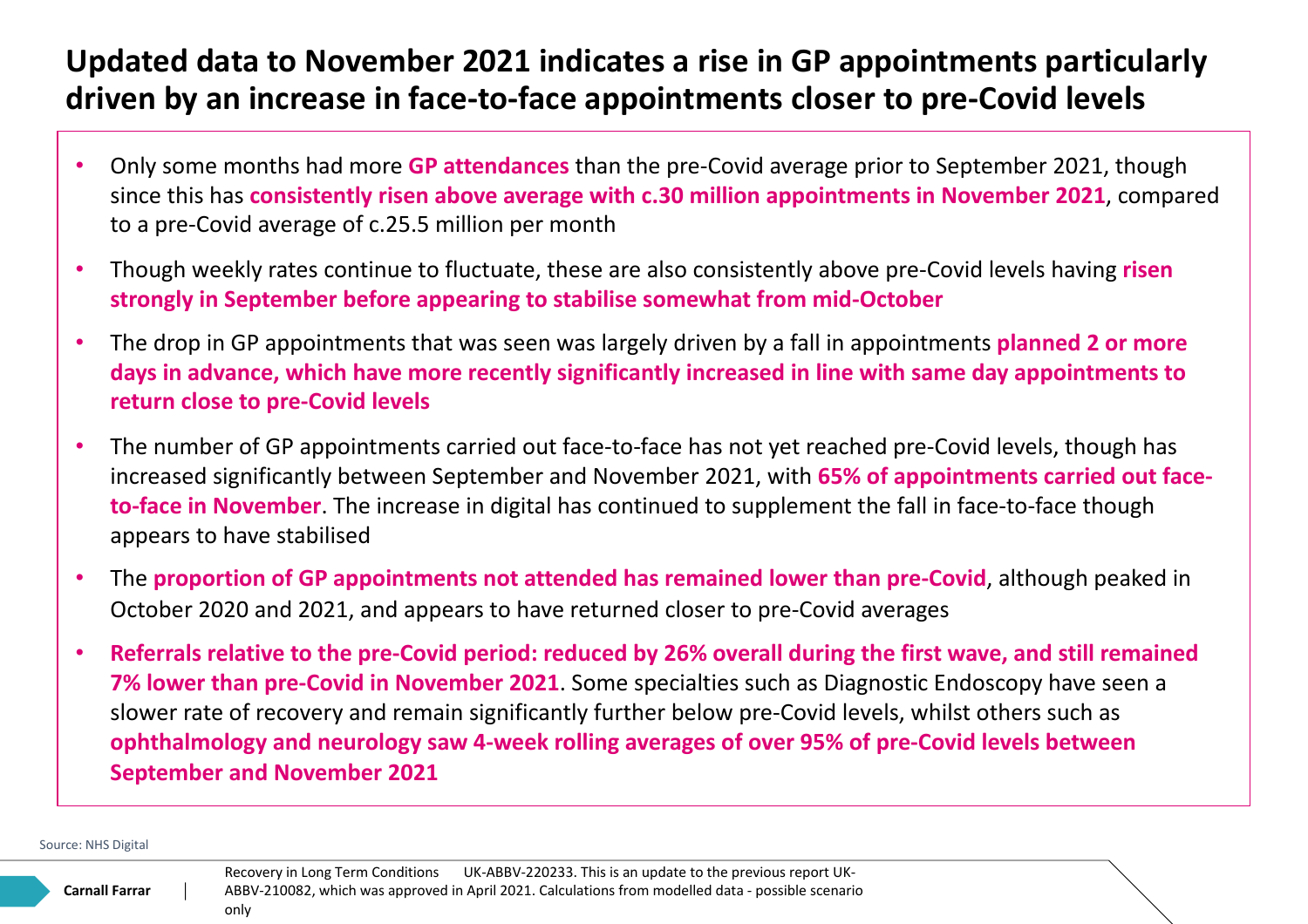## **Hypotheses improving system recovery across 6 LTCs**

These 6 hypothesis were tested by Carnall Farrar during the research:

- **1. Missing patients**  There has been a significant recovery of GP services and referrals. Some individuals have not come forward, and some individuals have not got an appointment to see GP
- **2. Suboptimal symptom identification**  There has been a rise in telephone GP appointments, but these are not ideal for diagnosing all conditions, resulting in low diagnosis rates over telephone
- **3. Lack of elective recovery**  Outpatient and admitted patient care (APC) services are broadly back to prepandemic levels but there is a waiting list not being worked through
	- **i. Connected comorbidities**  Some individuals have connected comorbidities and are seen in separate outpatient clinics for their conditions
	- **ii. Suboptimal use of digital outpatient services**  there has been a significant increase in virtual care during the pandemic but the optimal use ceiling has not necessarily been reached
- **4.** Secondary/tertiary prevention Patients could be better managed in the community, for example through community MDTs for those with complex needs, and more effective discharge

At a system level, there are competing problems for the NHS emerging from COVID, **Lack of capacity in hospital care** and **Unserved demand in primary care.** While both are important to solve, it is critical to create additional capacity in secondary care as a priority to enable both to be solved effectively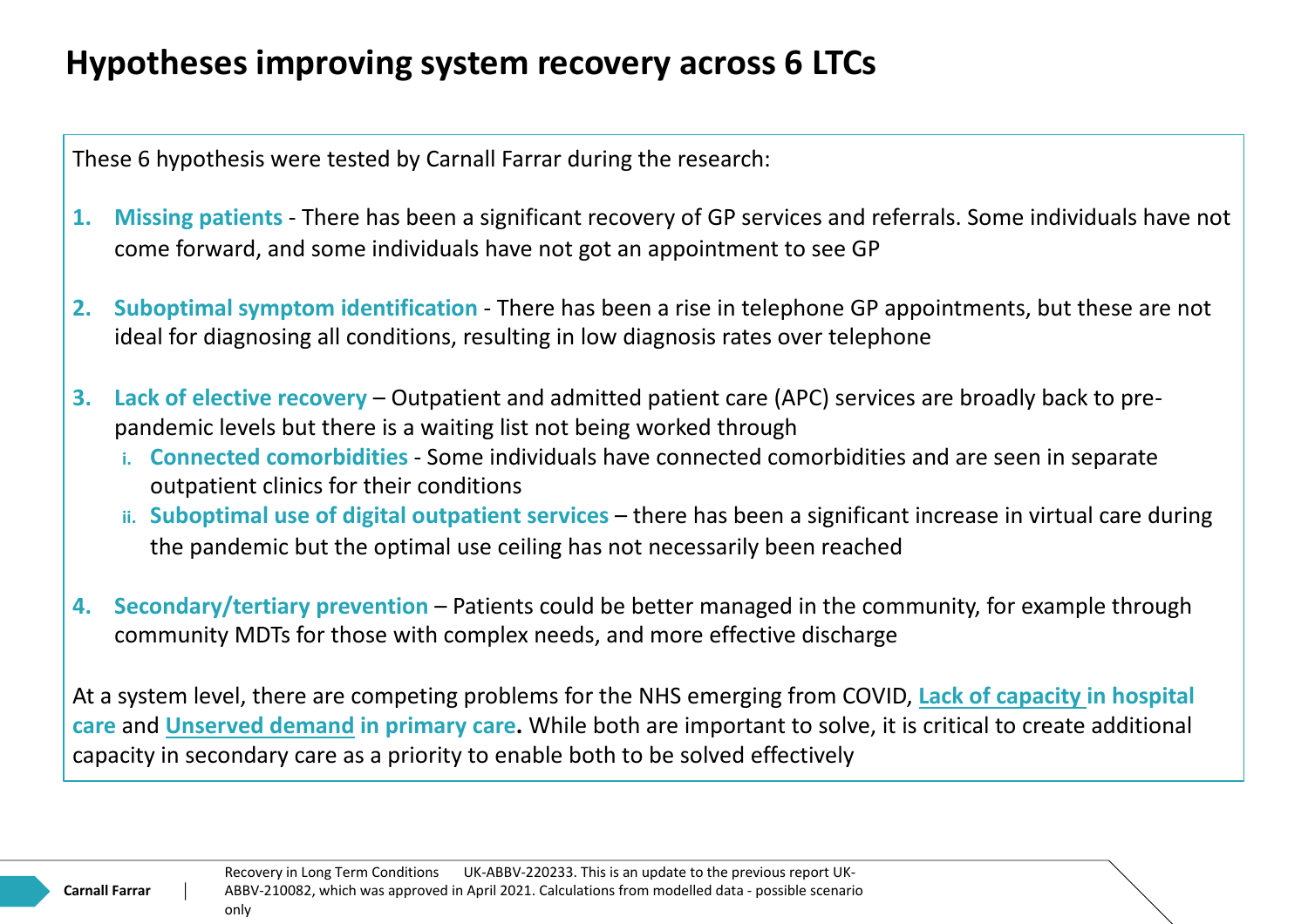## **Impact of levers on hospital capacity and primary care demand**

- **Improving community disease management** in line with the '25th percentile' of CCGs could result in up to **27,000 fewer unplanned admissions** (29% of total). This includes working to Redesign community pathway to improve secondary prevention e.g., Remote monitoring/ PROMs; Specialist community MDTs at ICS level; Switching to lower dosing frequency and delivery outside of secondary care
- **Reducing acute and elective length of stay** in line with the '25th percentile' of CCGs could result in up to **84,000 (24%) fewer bed days per year**. This could be achieved through Community treatment pathway redesign.
- If it is assumed that these **levers could increase capacity by 15%, a reasonable recovery rate is seen**. But limited impact on backlog if capacity increase is only 5% or 10%
- If **patients with linked conditions could be seen in combined clinics, this would have a small impact on overall clinic numbers**, but potentially a large impact on the number of attendances per patient for these patients
- **Improving recovery of GP appointments** in line with top quartile STPs could result in up to **620,000 more GP attendances per month** (3% of the total)
- 3% increase in GP appointments **could increase referrals by over 650,000 per year** for the disease areas of interest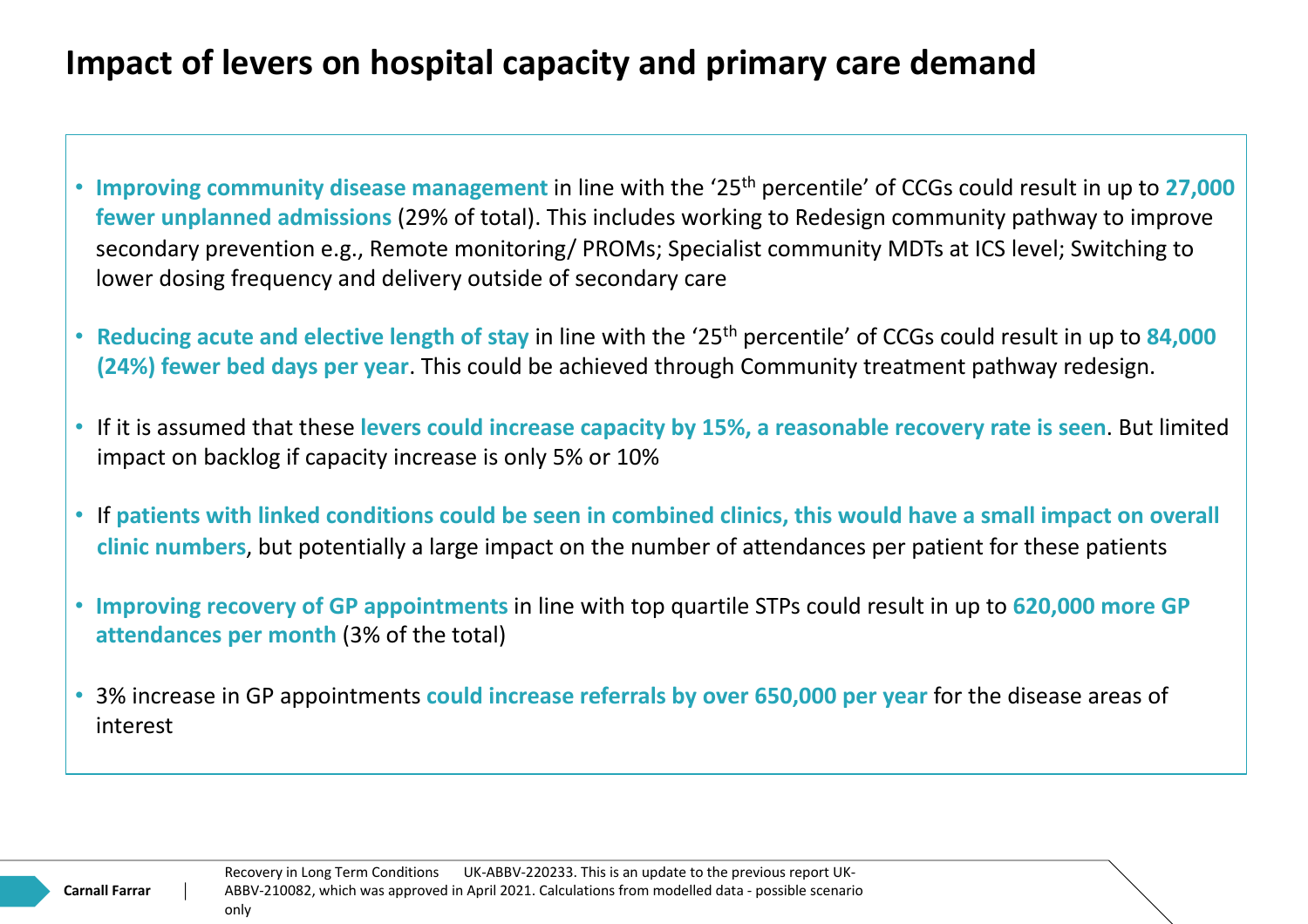## **Mode of delivery of outpatient appointments: a shift towards to telemedicine from 2019 to 2020 with some reduction in 2021**

Proportion of outpatient attendances that were recorded as telephone/telemedicine, March20-Feb 21 com trend in the first 8 months of 21/22 (with diseases ordered from high to low for 2020 proportion of first appoint

First attendances show patients in the diagnostic process. A lower proportion of first attendances were via showing the need for physical assessment during the diagnostic process.



Note: the most appropriate level of usage of virtual care may vary by disease type Source: NHS Hospital Episode Statistics for Outpatient activity: https://digital.nhs.uk/data-and-information/publications/statistical/hospital-outpatient-activity, CF analysis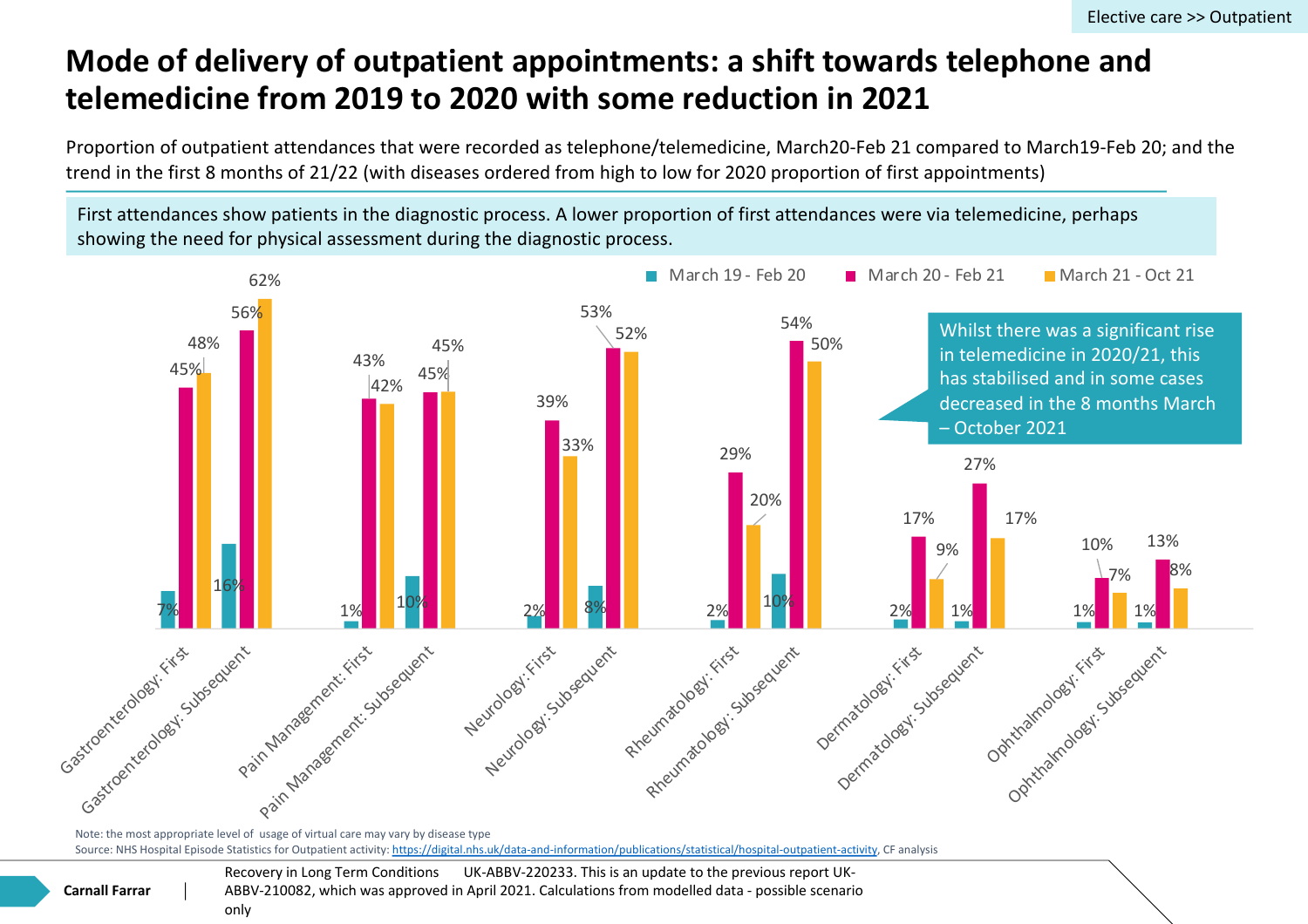## **Nonelective hospital admissions: dropped 10 to 28% across distingly compared to the year pre-Covid**

Non-Elective hospital admissions for March 19 – Feb 20 and March 20 – Feb 21 and percentage redu (including only the primary diagnosis field; daycase and overnight admitted patient care), thousands



Source: NHS Hospital Episode Statistics for Admitted Patient Care activity: https://digital.nhs.uk/data-and-information/publications/statistical/hospital-admitted-patient-care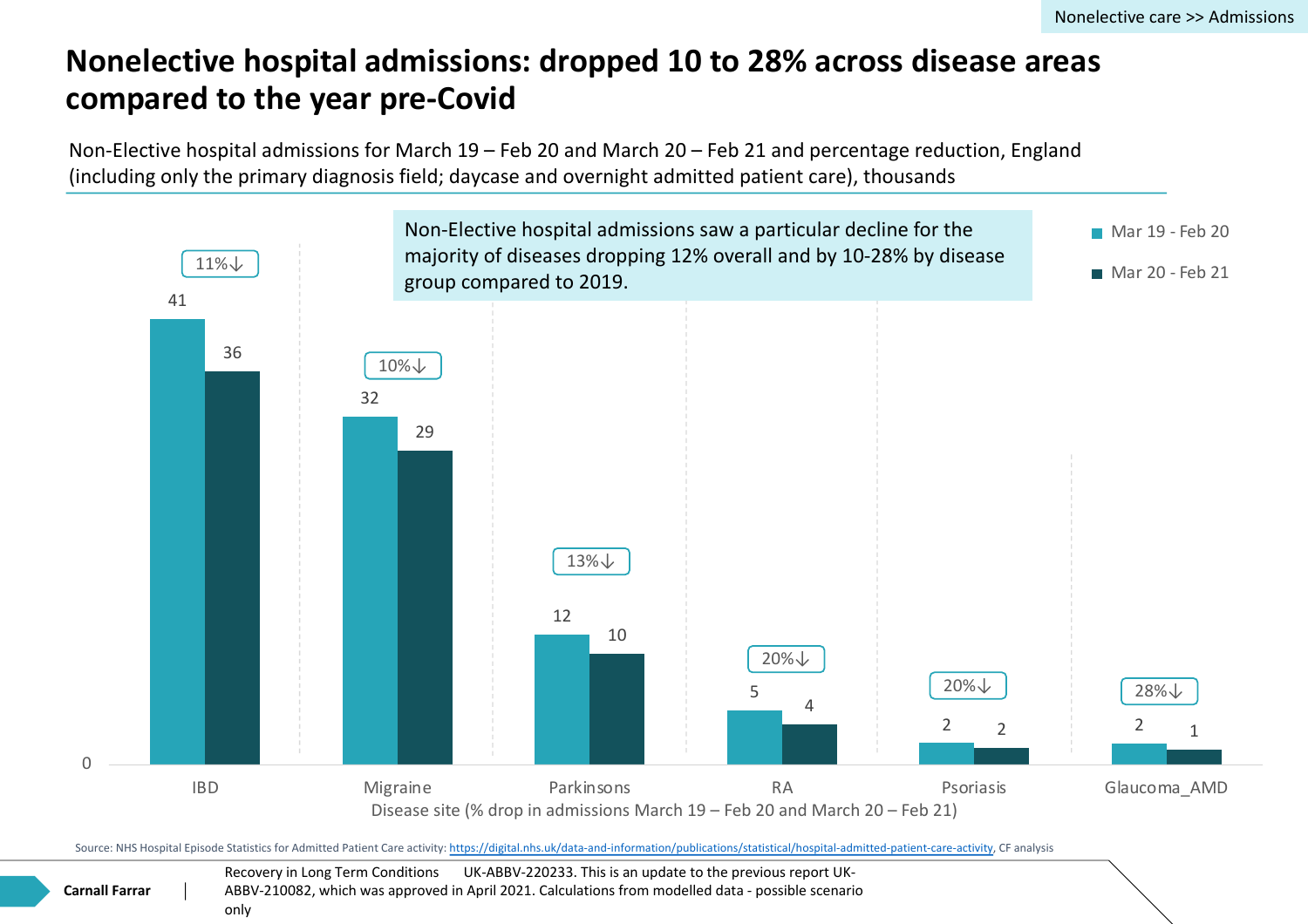## **Covid-19 has resulted in disruption across the healthcare syste disruption varying by disease**

#### **Wave 1 (March – May 2020 vs March – May 2019)**

| <b>Disease</b> | Incidence<br>(UK)   | Treatment specialty   | GP drop (all<br>diseases)* | Referral drop** | First OP drop | Subseque<br>drop |
|----------------|---------------------|-----------------------|----------------------------|-----------------|---------------|------------------|
| Migraine       | 1,660,900           | Pain management       | 28%                        | 57%             | 48%           | 42%              |
| Glaucoma/AMD   | 703,000/<br>590,000 | Ophthalmology         |                            | 65%             | 54%           | 47%              |
| Psoriasis      | 86,000              | Dermatology           |                            | 61%             | 42%           | 40%              |
| <b>RA</b>      | 25,000              | Rheumatology          |                            | 53%             | 46%           | 16%              |
| <b>IBD</b>     | 19,000              | GI/Liver / Gastroent. |                            | 57%             | 39%           | 24%              |
| Parkinson's    | 18,000              | Neurology             |                            | 55%             | 27%           | 11%              |
| Total          |                     | Total                 | 28%                        | 59%             | 45%           | 36%              |

#### **Recovery 1 (June – August 2020 vs June – August 2019)**

| <b>Disease</b> | Incidence<br>(UK)   | Treatment specialty   | GP drop (all<br>diseases)* | Referral drop** | First OP drop | Subseque<br>dron      |
|----------------|---------------------|-----------------------|----------------------------|-----------------|---------------|-----------------------|
| Migraine       | 1,660,900           | Pain management       | 16%                        | 37%             | 38%           | 20%                   |
| Glaucoma/AMD   | 703,000/<br>590,000 | Ophthalmology         |                            | 44%             | 45%           | 38%                   |
| Psoriasis      | 86,000              | Dermatology           |                            | 34%             | 30%           | 31%                   |
| <b>RA</b>      | 25,000              | Rheumatology          |                            | 31%             | 31%           | $1\%$                 |
| <b>IBD</b>     | 19,000              | GI/Liver / Gastroent. |                            | 35%             | 24%           | $-1\%$ (abov<br>Covid |
| Parkinson's    | 18,000              | Neurology             |                            | 31%             | 17%           | $-6%$                 |
| Total          |                     | Total                 | 16%                        | 36%             | 34%           | 24%                   |
|                |                     |                       |                            |                 |               |                       |

Negative numbers indicate a difference above pre-Covid levels

\*Figures for the drop in primary care (GP appointments) cover all disease areas, not just the six of interest and comp selected period to the monthly average for June 2019 to February 2020

\*\*Figures for the drop in referrals and outpatient attendances use data from the treatment specialty groups listed. C period to the weekly average for October 2019 to February 2020

Sources: Incidence estimates - see slide 20

Outpatient data - NHS HES for Outpatient activity: https://digital.nhs.uk/data-and-information/publications/statistical/hospital-outpatient-activity (CF analy Admissions data - NHS Hospital Episode Statistics for Admitted Patient Care activity: https://digital.nhs.uk/data-and-information/publications/statistical/hos not publicly available data)



GP data - NHS Digital, https://digital.nhs.uk/data-and-information/publications/statistical/appointments-in-general-practice Referrals data - NHS Digital, e-F information/publications/statistical/mi-nhs-e-referral-service-open-data/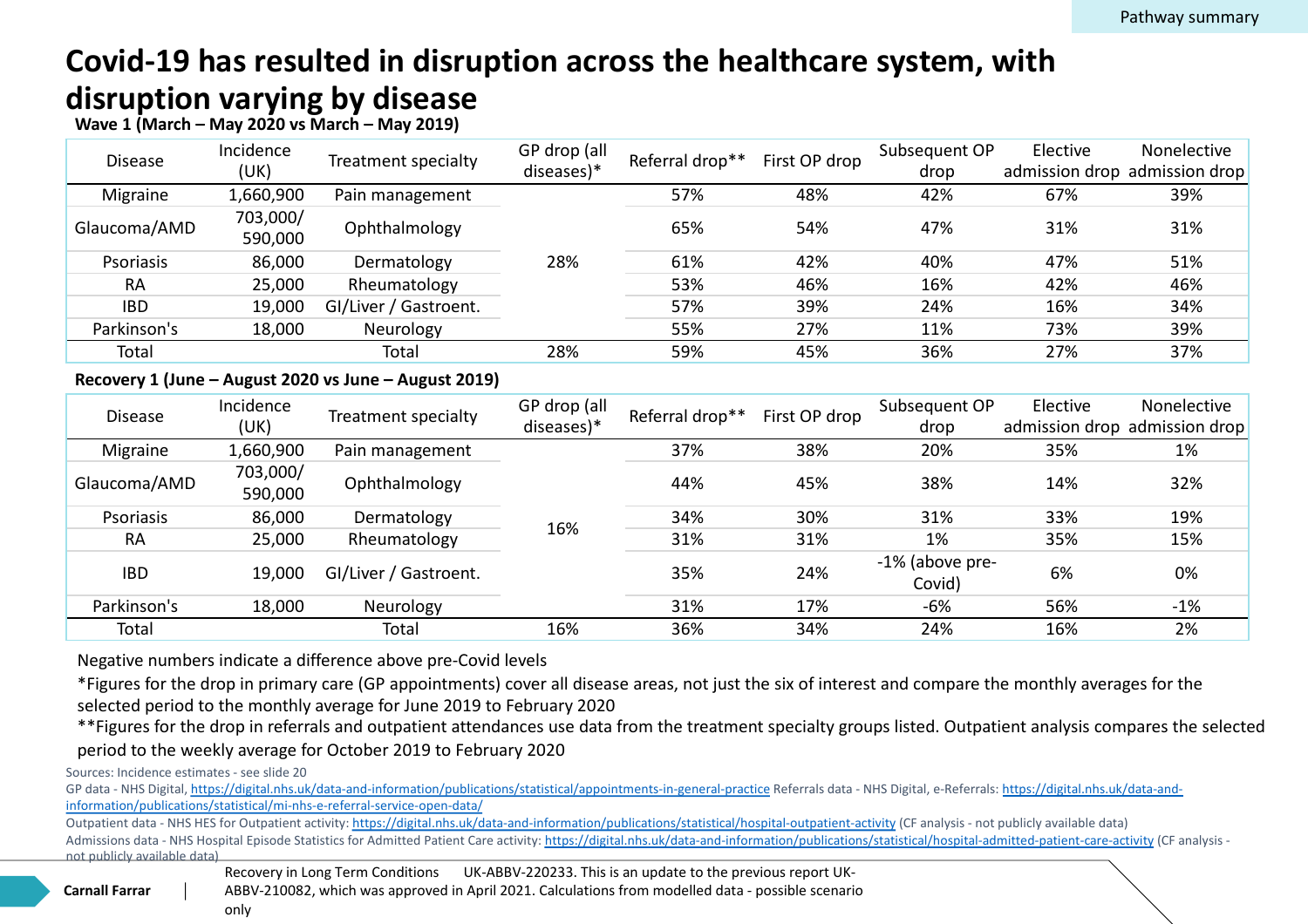## **Sources of incidence estimates**

| <b>Disease</b> | Incidence<br>(UK)  | Incidence source                                                                                                                                                                                     | Quote                                                                                                                                                                                          |  |
|----------------|--------------------|------------------------------------------------------------------------------------------------------------------------------------------------------------------------------------------------------|------------------------------------------------------------------------------------------------------------------------------------------------------------------------------------------------|--|
| Migraine       | 1,660,900          | Seven studies used Silberstein-Lipton<br>criteria, with prevalence from 0.9% to<br>5.1%. Three estimates used migraine<br>that occurred $\geq$ 15 days per month, with<br>prevalence from 0 to 0.7%. | "The prevalence of CM was 0-5.1%, with<br>estimates typically in the range of 1.4-<br>$2.2\%$ "                                                                                                |  |
| Glaucoma/AMD   | 703,000<br>590,000 | Meta-analysis applied to UK 2007-09<br>population data                                                                                                                                               | "The prevalence of late AMD in the UK<br>among people aged 50 years or over<br>is 2.4%"<br>"Primary open angle glaucoma<br>(POAG) affects about 2% of people in the<br>UK older than 40 years" |  |
| Psoriasis      | 86,000             | Incidence, prevalence and mortality of<br>patients with psoriasis: a U.K.<br>population-based cohort study (2017)                                                                                    | "adjusted psoriasis incidence 129 per<br>100 000 person years (95% Cl 126-133) in<br>2013"                                                                                                     |  |
| <b>RA</b>      | 25,000             | Rheumatoid arthritis is getting less<br>frequent-results of a nationwide<br>population-based cohort study (2017)                                                                                     | "The incidence and prevalence of RA was<br>3.81/10 000 person-years and 0.67%,<br>respectively, in 2014."                                                                                      |  |
| <b>IBD</b>     | 19,000             | Incidence and prevalence of<br>inflammatory bowel disease in UK<br>primary care: a population-based cohort<br>study (2020)                                                                           | "Crude incidence estimates of 'IBD<br>overall' 28.6"                                                                                                                                           |  |
| Parkinson's    | 18,000             | The incidence and prevalence of<br>Parkinson's in the UK (2018)                                                                                                                                      | "estimated incidence of Parkinson's for<br>people aged 45 or over 2018 is 18,461"                                                                                                              |  |

References:

UK pop in 2018 = 66,436,000 (https://www.ons.gov.uk/peoplepopulationandcommunity/populationandmigration/populationestimates/articles/overviewo UK pop in 2018 aged 45+ years = 29,314,000 (https://www.ons.gov.uk/peoplepopulationandcommunity/populationandmigration/populationestimates/articles/over

**Carnall Farrar**

 $\overline{\phantom{a}}$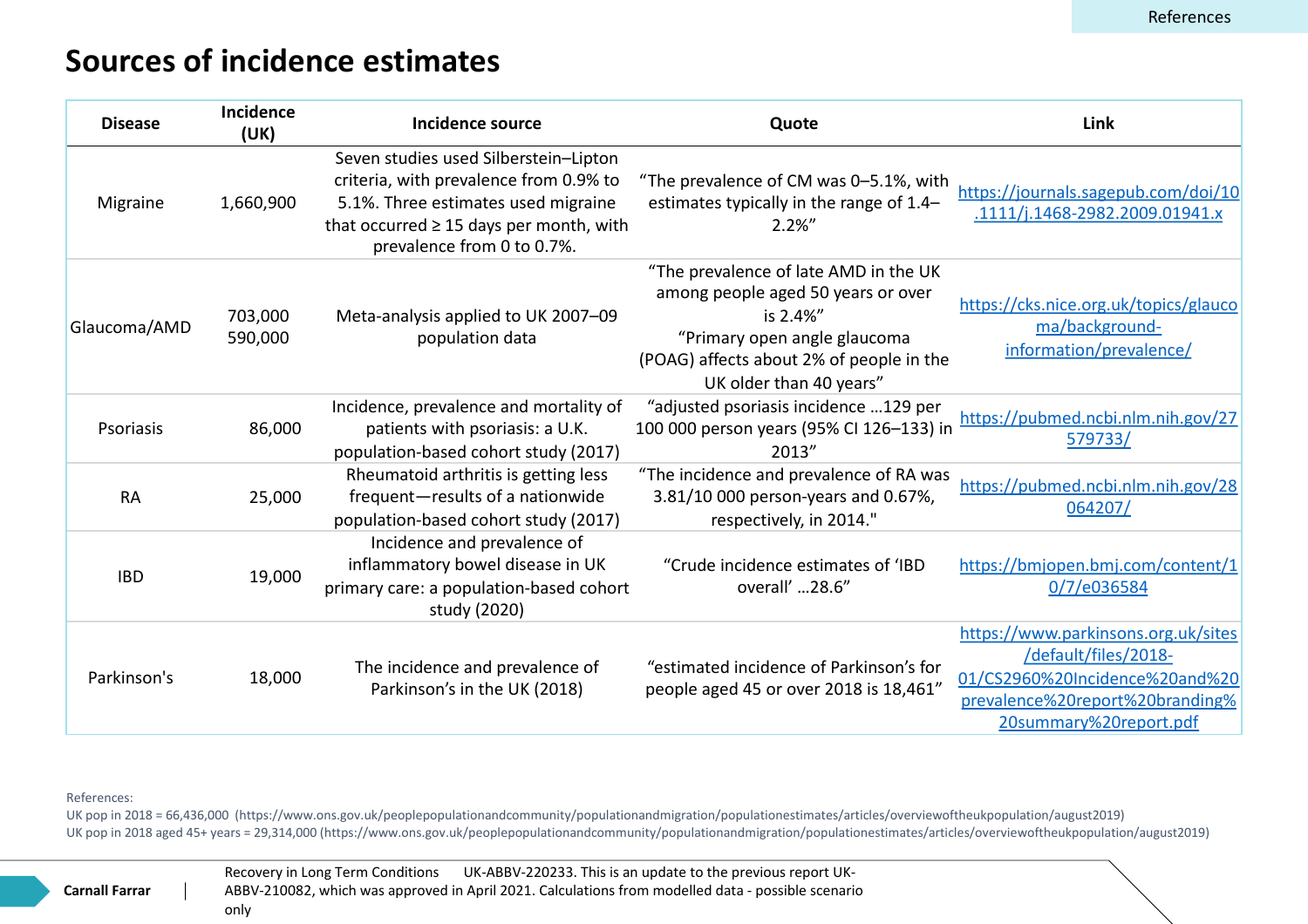## **Our analysis focuses on six initial hypotheses and proposed levers**

| <b>Issues</b>                                                                                                                                                                                               | Wh                       |
|-------------------------------------------------------------------------------------------------------------------------------------------------------------------------------------------------------------|--------------------------|
| <b>Missing patients</b> - There has been a significant<br>recovery of GP services and referrals. Some<br>individuals have not come forward, and some<br>individuals have not got an appointment to see GP   | Enc<br>care              |
| Suboptimal symptom identification - There has been<br>a rise in telephone GP appointments, but these are<br>not ideal for diagnosing all conditions, resulting in low<br>diagnosis rates over telephone     | Imp<br>pho<br>an a       |
| Lack of elective recovery $-$ Outpatient and admitted<br>patient care (APC) services are broadly back to pre-<br>pandemic levels but there is a waiting list not being<br>worked through                    | Inc<br>to d<br>105       |
| Sub-issue - Connected comorbidities - Some<br>individuals have connected comorbidities and are<br>seen in separate outpatient clinics for their related<br>conditions (not Covid-specific)                  | Bet<br>cor<br>ser<br>psc |
| Sub-issue - Suboptimal use of digital outpatient<br>services - there has been a significant increase in<br>virtual care during the pandemic but the optimal use<br>ceiling has not necessarily been reached | Shi<br>wh                |
| Secondary/tertiary prevention - Patients could be<br>better managed in the community, for example                                                                                                           | Pati<br>The              |

through community MDTs for those with complex

needs, and more effective discharge

couraging patient presentation to primary care

Inproved symptom identification during one appointments through development of app

Increasing outpatient and elective throughput over pre-pandemic levels (e.g., 100% / 105% / 110%)

tter use combined clinics for those with connected comorbidities e.g., rheum/derm vices for those with psoriatic arthritis and priasis

ift to digital/virtual outpatient attendances, ere appropriate, and video where possible

ients could be kept out of secondary care. ere is potentially an opportunity to benefit patients through more optimal use of existing drugs

#### **Issues What could be done? Expected outcomes to model**

- Increase in GP attendances and referrals
- Increase in size of outpatient waiting list
- Knock-on effects through pathway
- Increase in referrals
- Increase in size of outpatient waiting list
- Knock-on effects through pathway
- Increase in outpatient attendances and elective admissions
- Reduction of waiting list
- Decrease in number of outpatient attendances for people with relevant comorbidities
- Increase in telemedicine outpatient attendances (if not plateaued) and decrease in face-to-face
- Decrease in exacerbation (in the community) and nonelective admission
- Decrease in length of stay for admissions
- Decrease in nonelective admissions

**Carnall Farrar**

1

 $\left( 2\right)$ 

 $(3)$ 

4

 $(5)$ 

 $(6)$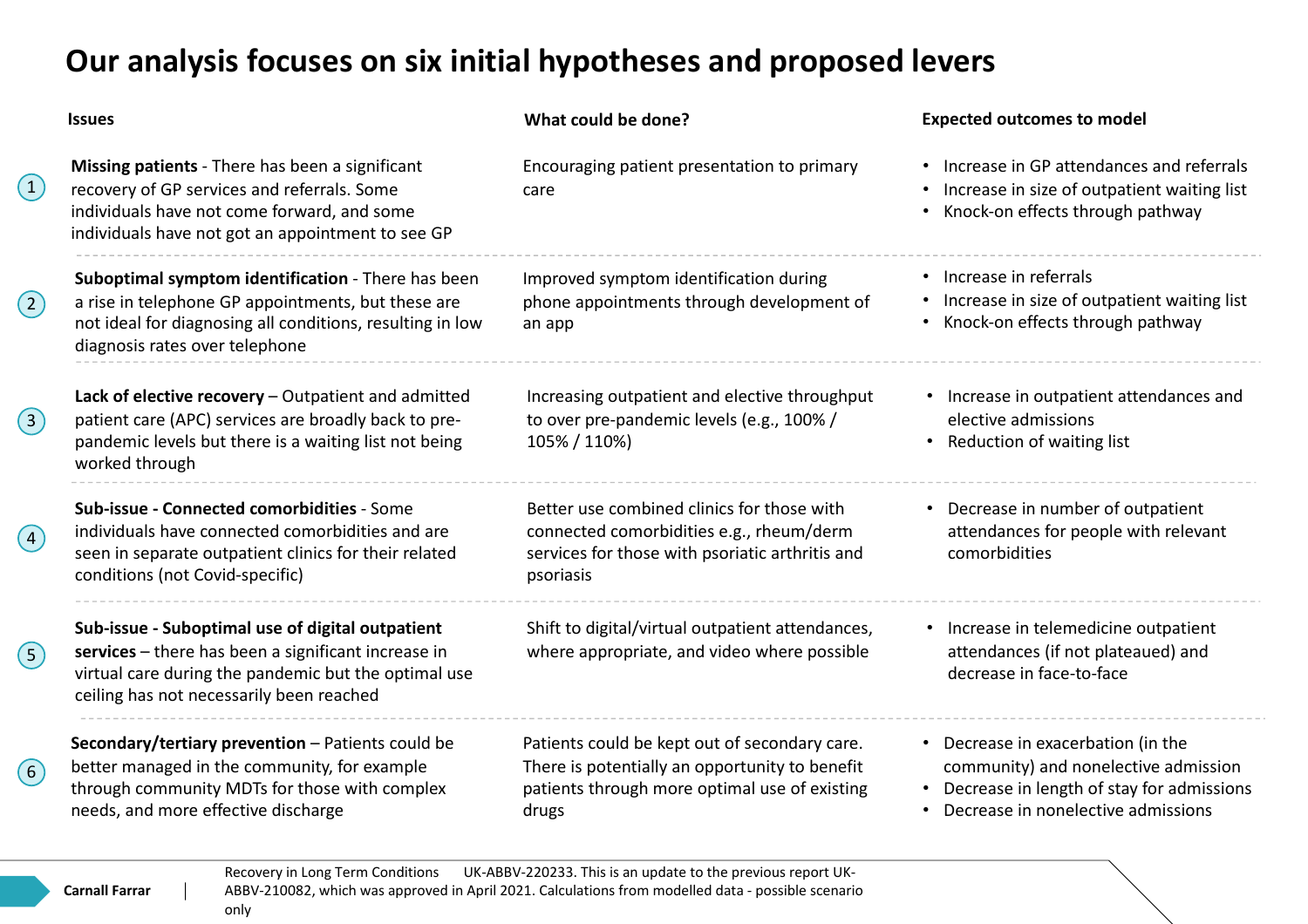

- **Referrals** decreased significantly during the **first wave of Covid-19, dropping to around 20% of prepandemic** levels for Rheumatology. Recovery has been gradual with rheumatology referrals reaching **c. 88% of pre-pandemic levels in October and November 2021**
- The first wave of Covid-19 saw a **significant drop in 1st outpatient appointments** (those in the process of diagnosis), with those for rheumatology **dropped by 62% in April 2020** compared to April 2019. By September and October 2021 this remained significantly reduced compared to pre-Covid levels with 6**% below in September 2021 and a fall to 25% below in October 2021**
- A similar pattern is seen in **elective hospital admissions** which for Rheumatoid Arthritis **dropped by about 54% in the first wave** and remain around 40% below pre-Covid levels in the second half of 2021
- In total the **first year of the pandemic (March 2020 to February 2021) saw 31% less first outpatient attendances** for rheumatology than the year prior to the pandemic, and rheumatoid arthritis saw 32% less elective hospital admissions
- Improving community disease management for rheumatoid arthritis in line with the '25<sup>th</sup> percentile' of CCGs could result in **up to 2,000 fewer unplanned admissions** (35% of total)
- Reducing acute and elective length of stay for rheumatoid arthritis in line with the '25<sup>th</sup> percentile' of CCGs could result in **up to 7,000 (34%) fewer bed days per year**
- There is a reasonable recovery rate in outpatient backlog for rheumatology and elective admission backlog for rheumatoid arthritis if we assume half that capacity increase (15%) is possible though these remain significant, at 8 months and 35 months respectively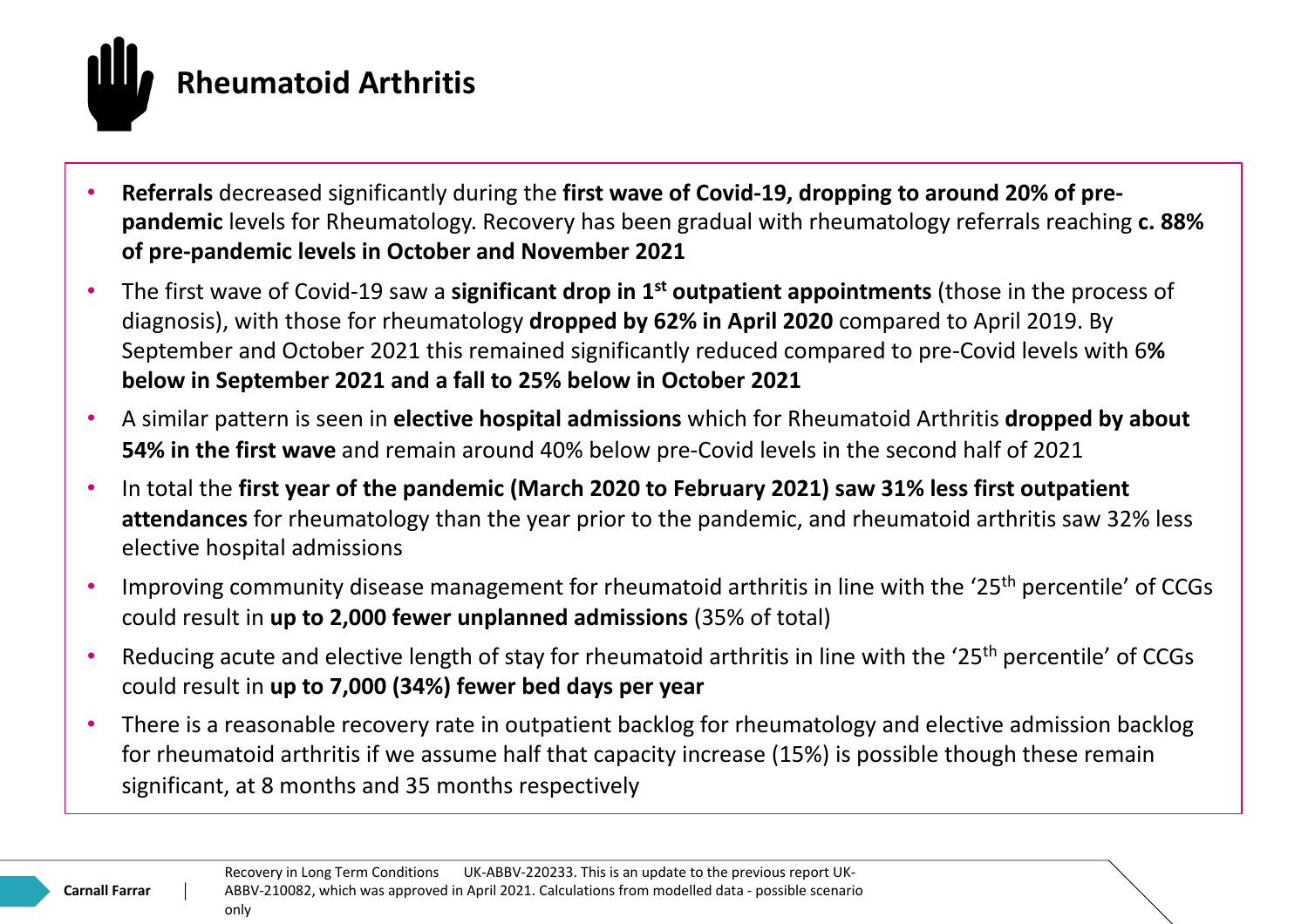

- **Referrals** decreased significantly during the first wave of Covid-19, **dropping to around 18% of pre-pandemic levels for pain management**. Recovery has been gradual with pain management referrals reaching c. **87% of pre-pandemic levels in October and November 2021**
- The first wave of Covid-19 saw a **significant drop in 1st outpatient appointments** (those in the process of diagnosis), with those for pain management **dropped by 59% in April 2020** compared to April 2019. By September and October 2021 this remained significantly reduced compared to pre-Covid levels with **14% below in September 2021 and a fall to 28% below in October**
- A similar pattern is seen in **elective hospital admissions** which for Migraine **dropped by about 93% in the first wave** and whilst seeing significant recovery **remain around 20% below pre-Covid levels in October 2021**
- In total the first year of the pandemic (March 2020 to February 2021) saw **32% less first outpatient attendances for pain management** than the year prior to the pandemic, and **migraine saw 38% less elective hospital admissions**
- Improving community disease management for migraine in line with the '25<sup>th</sup> percentile' of CCGs could result in **up to 10,000 fewer unplanned admissions (**32% of total)
- Reducing acute and elective length of stay for migraine in line with the '25<sup>th</sup> percentile' of CCGs could result in **up to 6,000 (19%) fewer bed days per year**
- There is some recovery rate in outpatient backlog for pain management and elective admission backlog for migraine if we assume half that capacity increase (15%) is possible though these **backlogs remain significant and suggest a real challenge, at 21 months and 34 months respectively**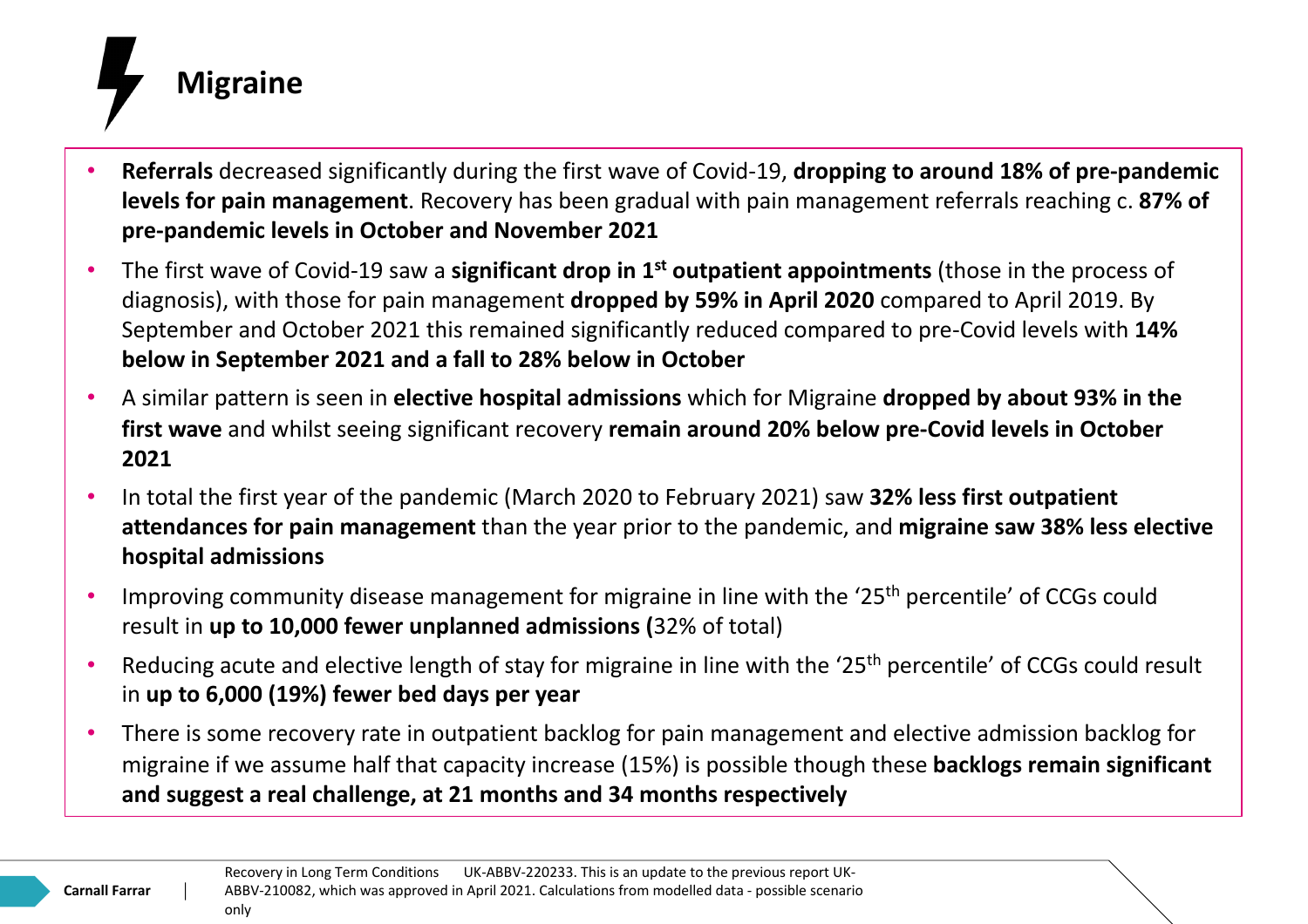

- **Referrals** decreased significantly during the first wave of Covid-19, **dropping to around 15% of pre-pandemic levels for dermatology.** Recovery has been gradual with dermatology referrals reaching **c. 90% of prepandemic levels in October and November 2021**
- The first wave of Covid-19 saw a **significant drop in 1st outpatient appointments** (those in the process of diagnosis), with those for **dermatology dropped by 60% in April 2020** compared to April 2019. **By September and October 2021 this remained significantly reduced** compared to pre-Covid levels with 6% below in September and a fall to 16% below in October
- A similar pattern is seen in **elective hospital admissions which for Psoriasis dropped by about 54% in the first wave** and whilst seeing **significant recovery** remain around 32% below pre-Covid levels in October 2021
- In total the first year of the pandemic (March 2020 to February 2021) saw **28% less first outpatient attendances for dermatology** than the year prior to the pandemic, and **psoriasis saw 28% less elective hospital admissions**
- Improving community disease management for psoriasis in line with the '25<sup>th</sup> percentile' of CCGs could result in **up to 1,000 fewer unplanned admissions (**52% of total)
- Reducing acute and elective length of stay for psoriasis in line with the '25<sup>th</sup> percentile' of CCGs could result in **up to 6,000 (61%) fewer bed days per year**
- There is some recovery rate in outpatient backlog for dermatology and elective admission backlog for psoriasis if we assume half that capacity increase (15%) is possible though these **backlogs remain significant and suggest a real challenge, at 27 months and 35 months respectively**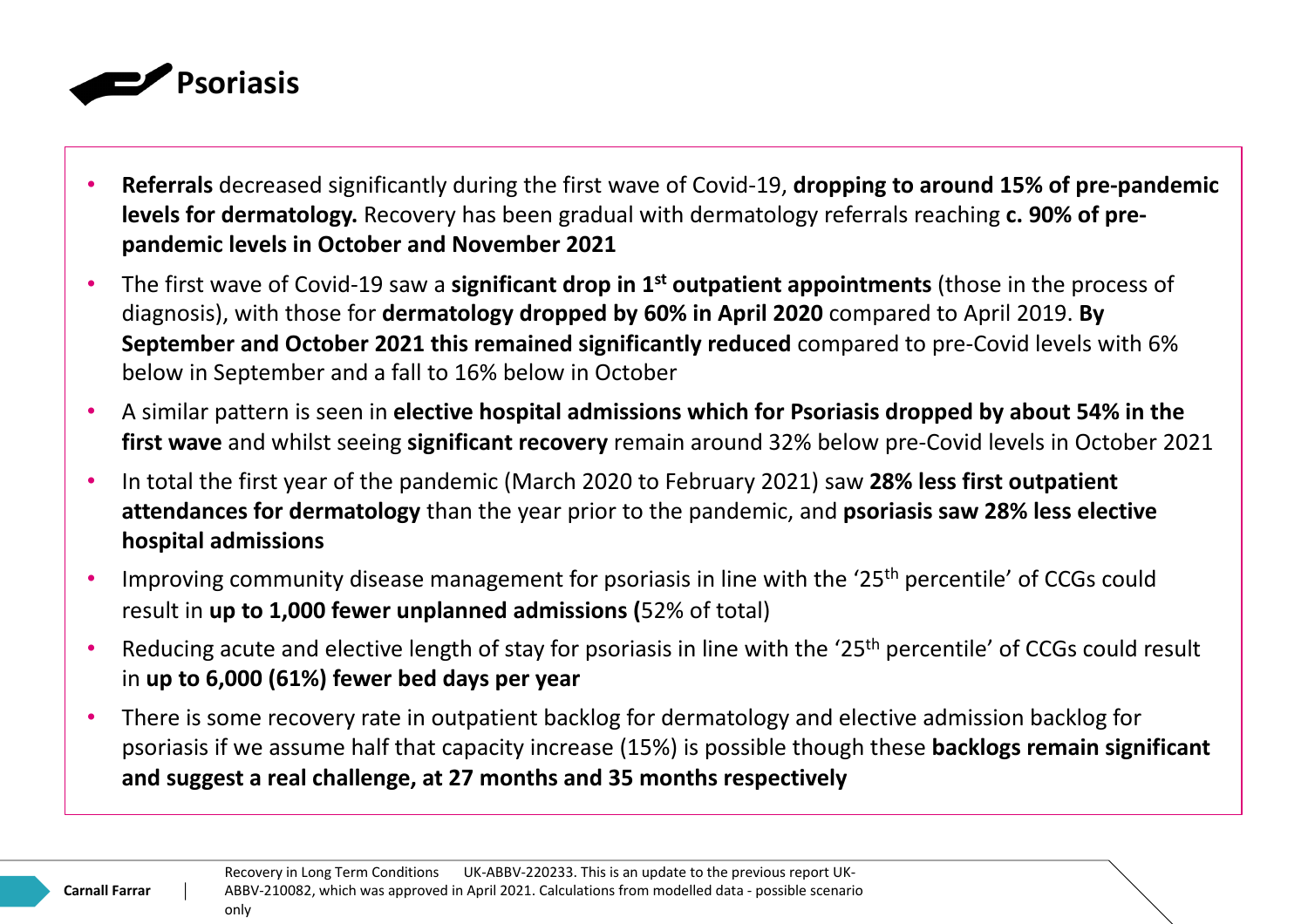

## **Degenerative eye conditions**

- **Referrals** decreased significantly during the first wave of Covid-19, **dropping to around 10% of pre-pandemic levels for ophthalmology**. **Recovery has however been significant** with ophthalmology referrals reaching c**. 100% of pre-pandemic levels in October and November 2021**
- The first wave of Covid-19 saw a **significant drop in 1st outpatient appointments** (those in the process of diagnosis), with those for **ophthalmology dropped by 70% in April 2020** compared to April 2019. By October 2021 this remained somewhat reduced compared to pre-Covid levels at about 13% below
- A similar pattern is seen in **elective hospital admissions which for Glaucoma & AMD dropped by about 48% in the first wave** and whilst seeing significant recovery to above pre-Covid levels for several months **remained around 18% below pre-Covid levels in October 2021**
- In total the first year of the pandemic (March 2020 to February 2021) saw **38% less first outpatient attendances for ophthalmology** than the year prior to the pandemic, and glaucoma & AMD saw **17% less elective hospital admissions**
- Improving community disease management for glaucoma & AMD in line with the '25<sup>th</sup> percentile' of CCGs could result in **up to 1,000 fewer unplanned admissions** (63% of total)
- Reducing acute and elective length of stay for glaucoma & AMD in line with the '25<sup>th</sup> percentile' of CCGs could result in **up to 2,000 (47%) fewer bed days per year**
- There is some recovery rate in outpatient backlog for ophthalmology and elective admission backlog for glaucoma & AMD if we assume half that capacity increase (15%) is possible though **backlogs remain significant especially for outpatients, suggesting a real challenge**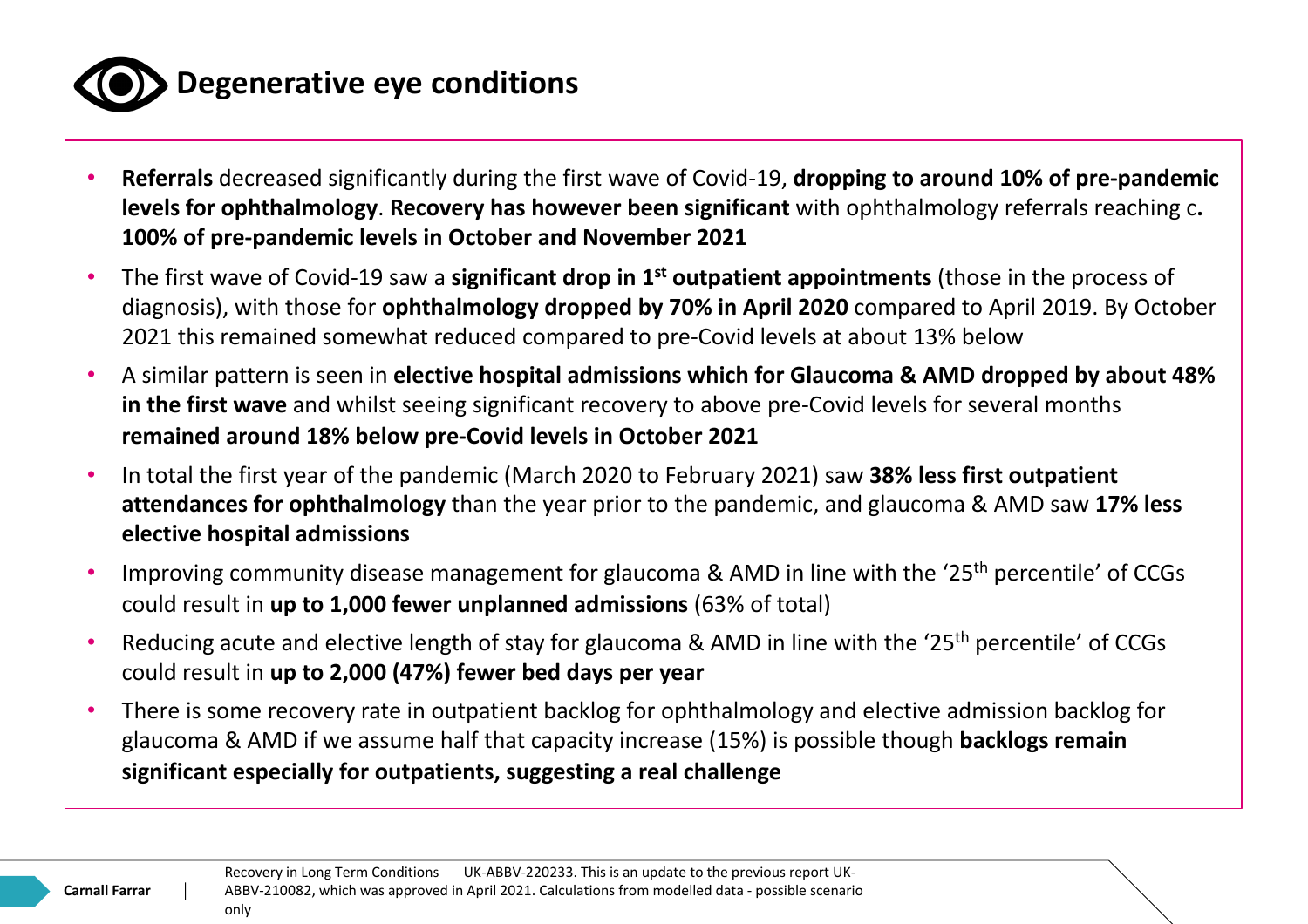

- **Referrals** decreased significantly during the first wave of Covid-19, **dropping to around 20% of pre-pandemic levels for neurology**. Recovery has however been significant with neurology referrals reaching **over 95% of pre-pandemic levels in October and November 2021**
- The first wave of Covid-19 saw a **significant drop in 1st outpatient appointments** (those in the process of diagnosis), with those for **neurology dropped by 40% in April 2020** compared to April 2019, though notably **less of a drop than other areas**. By September and October 2021 this remained reduced compared to pre-Covid levels with **6% below in September 2021 and a fall to 19% below in October**
- A **more severe pattern is seen in elective hospital admissions** which for Parkinson's **dropped by about 89% in the first wave** and whilst seeing significant recovery to above pre-Covid levels for several months remained around 48% below pre-Covid levels in October 2021
- In total the first year of the pandemic (March 2020 to February 2021) saw **21% less first outpatient attendances for neurology** than the year prior to the pandemic, and Parkinson's saw **49% less elective hospital admissions**
- Improving community disease management for Parkinson's in line with the '25<sup>th</sup> percentile' of CCGs could result in **up to 4,000 fewer unplanned admissions** (35% of total)
- Reducing acute and elective length of stay for Parkinson's in line with the '25<sup>th</sup> percentile' of CCGs could result in **up to 34,000 (30%) fewer bed days per year**
- There is some recovery rate in outpatient backlog for neurology and elective admission backlog for Parkinson's if we assume half that capacity increase (15%) is possible though these remain significant especially for elective admissions, and suggest a real challenge, at 5 months and 51 months respectively